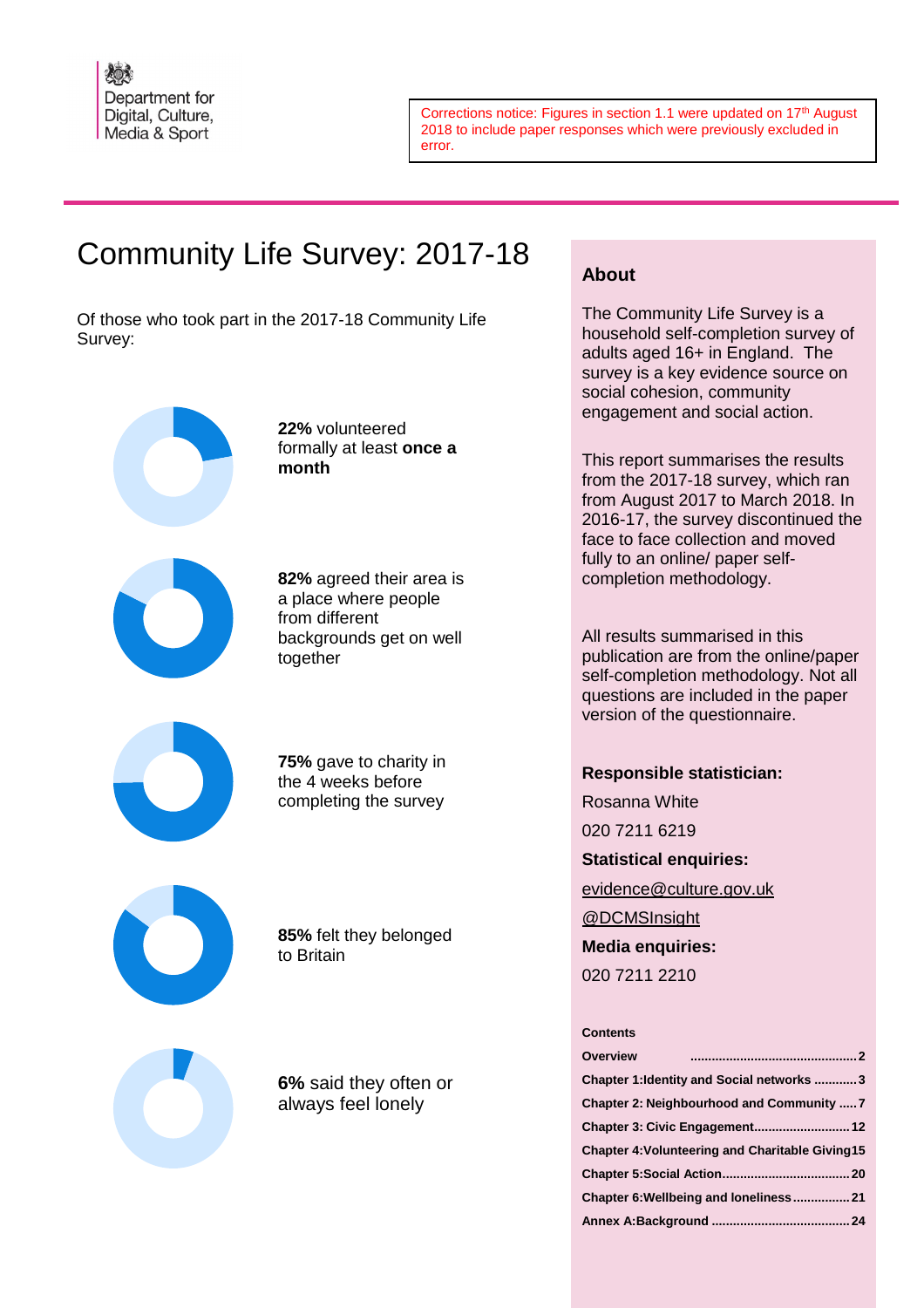# **Overview**

## **Community Life Survey**

The Community Life Survey (CLS) is a survey of adults (16+) in England. It tracks trends across areas that are key to encouraging social action and empowering communities.

This nationally representative survey provides data on behaviours and attitudes to inform policy and action in these areas. The survey provides data of value to a range of users, including government departments, public bodies, external stakeholders and the public.

### **Measures and terms used in this report**

**Confidence intervals:** A confidence interval is a range in which the true value is likely to fall. For this report 95% confidence intervals are used, meaning if the sampling was conducted 100 times, creating 100 confidence intervals, then 95 of these intervals would contain the true value for adults in England. When sample sizes are smaller we can be less certain in our estimates so confidence intervals are wider.

**Statistically significant:** Differences between groups are only reported on in this publication where they are statistically significant, i.e. where we can be confident that the differences seen in our sampled respondents are reflective of the population. A significant difference at the 95% level means we can be confident that if we carried out the same survey on different random samples of the population, 95 times out of 100 we would get similar findings.

## **Index of Multiple Deprivation (IMD) Quintile**

The Index of Multiple Deprivation, commonly known as the IMD, is the official measure of relative deprivation for small areas in England. This is calculated using several measures such as income deprivation, crime and living environment deprivation. The Index of Multiple Deprivation ranks every small area in England from 1 (most deprived area) to 32,844 (least deprived area). In this publication, we have clustered these areas into 'IMD Quintiles' with 1 being the most deprived areas and 5 being the least deprived areas.

## **Limiting long term illness or disability**

In this report, respondents are classified as having a limiting long term illness or disability if they have any physical or mental health conditions or illnesses which are expected to last for 12 months or more and their condition and/or illness reduces their ability to carry out day to day activities. This information is only available for those who completed the online version of the survey.

**There are likely to be interactions between different demographics reported in this publication. For example, ethnic groups have different age and regional profiles. This report focuses on individual characteristics, so differences cited here cannot necessarily be attributed directly to the characteristic being described.** 

**The 2014-15 and 2015-16 survey had a smaller overall sample size than other years reported in the bulletin so figures for these years may be less reliable.**

**Small sample sizes for some demographic characteristics (such as some ethnic minority groups) presented in this report mean we are less able to detect significant differences between groups.**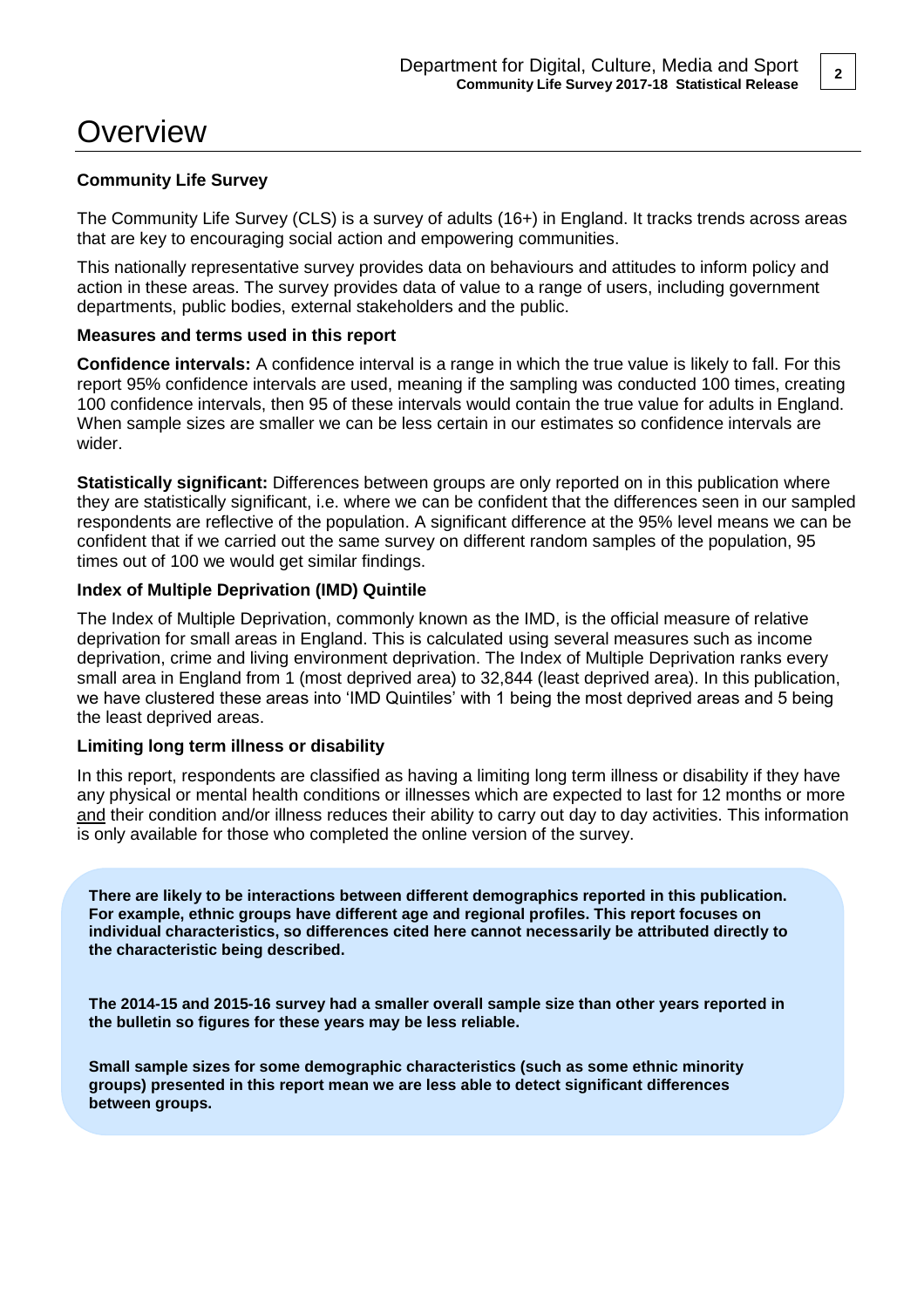# Chapter 1: Identity and Social Networks

## **1.1 Social Interactions**

Participants were asked how often they communicated with family members or friends via a range of methods. Overall, 73% of people said they meet up in person at least once a week, 80% speak on the phone/video call/audio call via internet, 38% email or write and 82% exchange texts or instant messages.

### **Figure 1.1 Percentage of people who communicate with family or friends at least once a week by the following methods:**



*2017-18, online and paper responses*

Women were more likely than men to meet up with family and friends in person, speak on the phone or send texts/ instant messages at least once a week. White and Asian people were also more likely to meet family and friends in person than Black people, with only 59% of black people reporting meeting friends or family face to face at least once a week compared with 74% of White people and 70% of Asian people.

Those aged 75 and over were more likely than most other age groups to speak on the phone to family or friends, with 86% doing so once a week or more compared with 76% of 16-24 year olds.

Younger people were more likely to send texts/instant messages than older age groups, with 94% of 16-34 year olds doing so once a week or more compared with 41% of those aged 75 and over.

Those living in rural areas were more likely to write letters or email than those in urban areas, with 44% doing so at least once a week compared with 37% of those living in urban areas. Those living in the least deprived areas were also more likely to write or email once a week (45%) than those living in the most deprived areas (32%).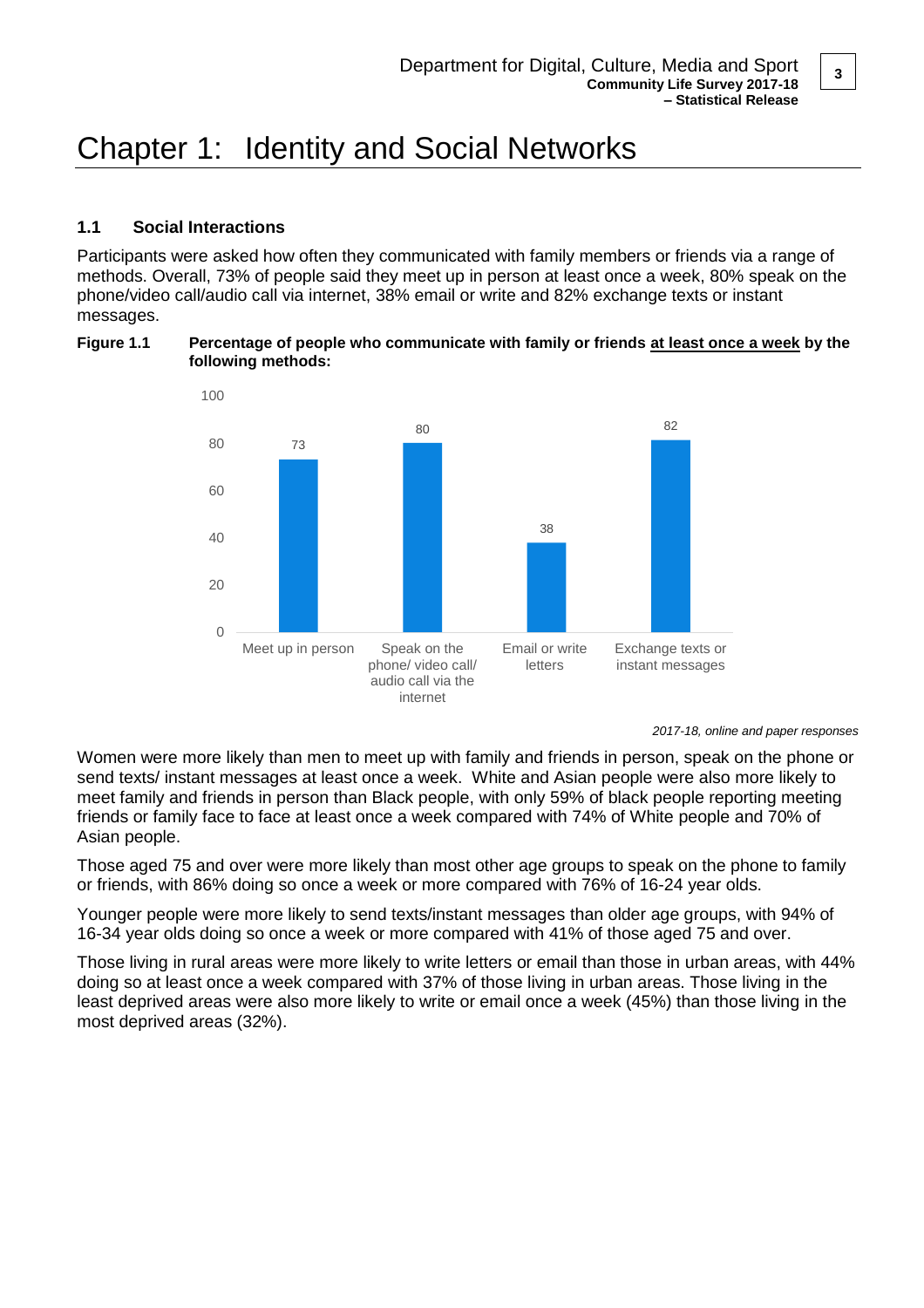### **Figure 1.2 Percentage of respondents who communicate with family or friends at least once a week using the following methods and selected demographic characteristics**









*2017-18, online and paper responses 95% confidence interval*

# **1.2 Support Networks**

Overall, most people said they had someone if they needed support:

- 95% agreed that if they needed help there are people who would be there for them
- 92% agreed that if they wanted company or to socialise there are people they could call on
- 96% agreed that there is someone they can really count on to listen when they need to talk

The most notable difference among demographic groups is between those with a limiting long term illness or disability and those without. Those with a limiting long term illness or disability were less likely to agree there is someone there for them if they needed help (91% compared with 96% of those without a disability), less likely to agree there would be someone there if they wanted company (85% compared with 94% of those without a disability) and less likely to agree there was someone they could count on when they really needed to talk (93% compared with 97% of those without a disability).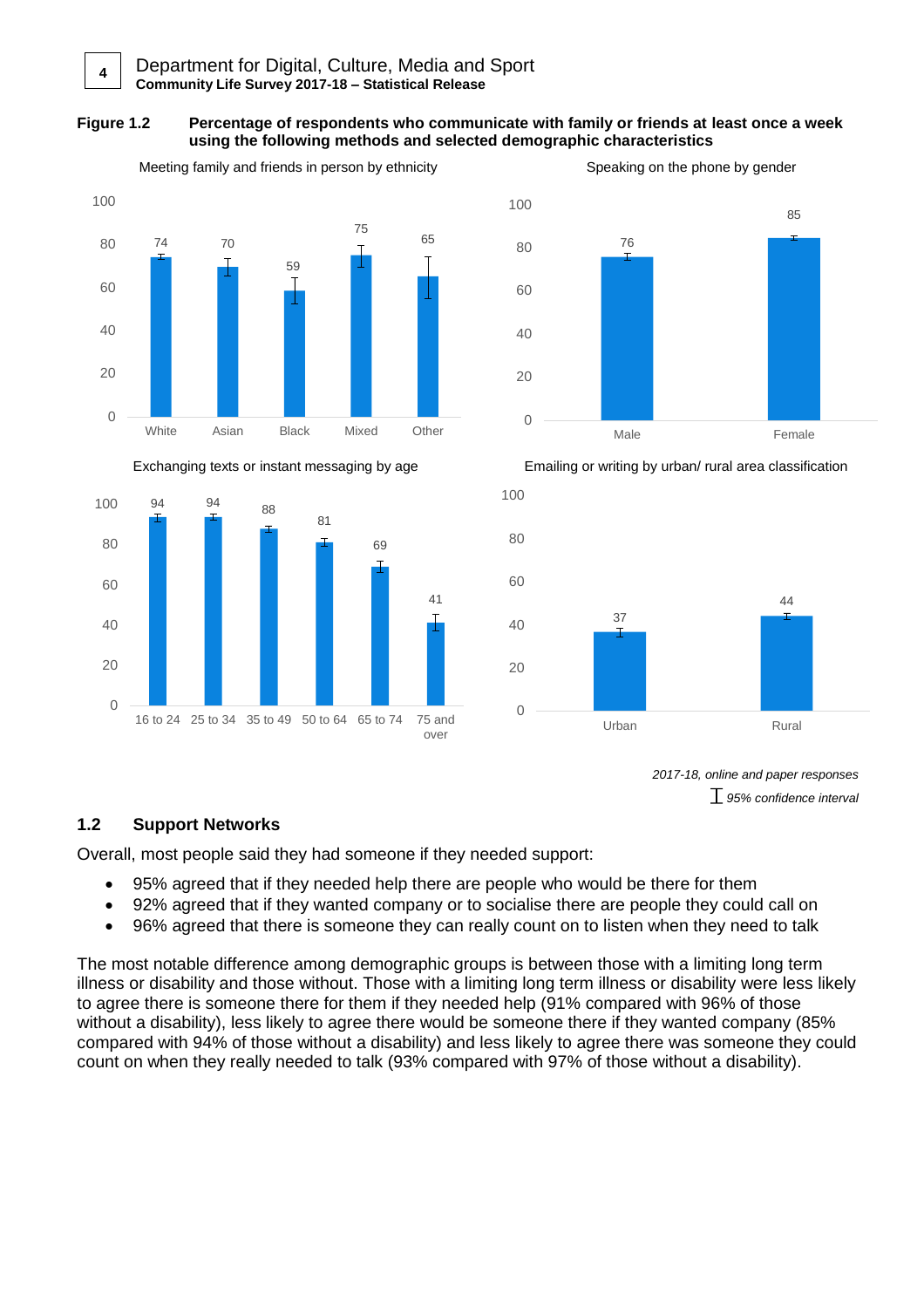



*2017-18, online responses only*

Women were slightly more likely to agree there would be someone there for them if they needed help than men (96% compared with 94%). In addition, those living in the most deprived areas were less likely than those in the least deprived areas to agree there would be someone if they needed help (93% compared with 96%).

## **1.3 Diversity of Friendship Groups**

In 2017-18, 40% of people said that all of their friends are the same ethnic group as themselves, 28% said all were from the same religious group, 16% were all the same age group and 19% said all their friend had a similar level of education. These proportions have remained consistent with last year's findings, although there has been a statistically significant increase in the percentage who said all their friends are the same religious group to them since 2013-14 (25% in 2013-14 to 28% in 2017-18).





*2017-18, online responses only*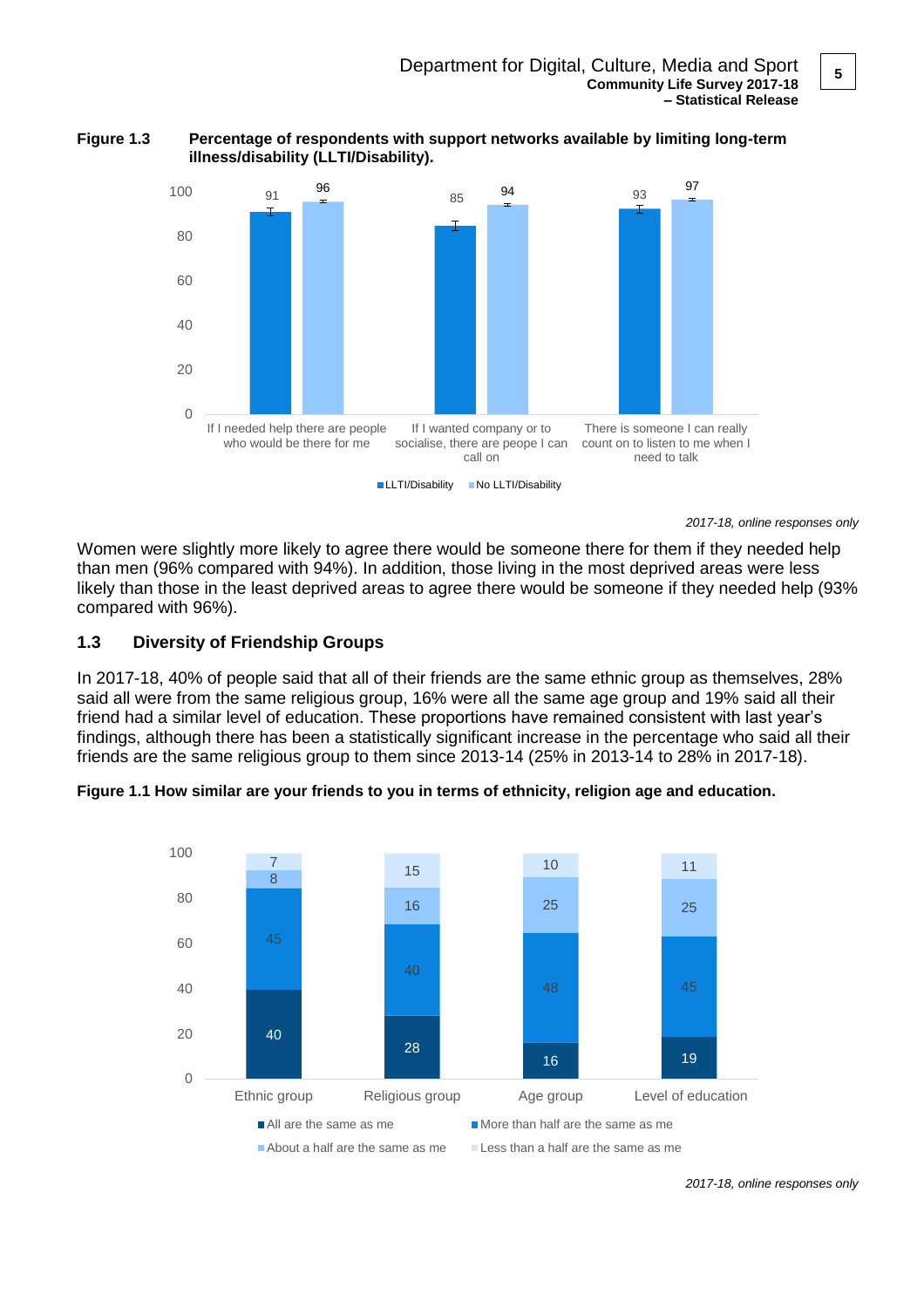#### **Figure 1.2 Percentage reporting that all of their friends are the same ethnicity, religion, age and education level.**



*2013-14 to 2017-18, online responses only*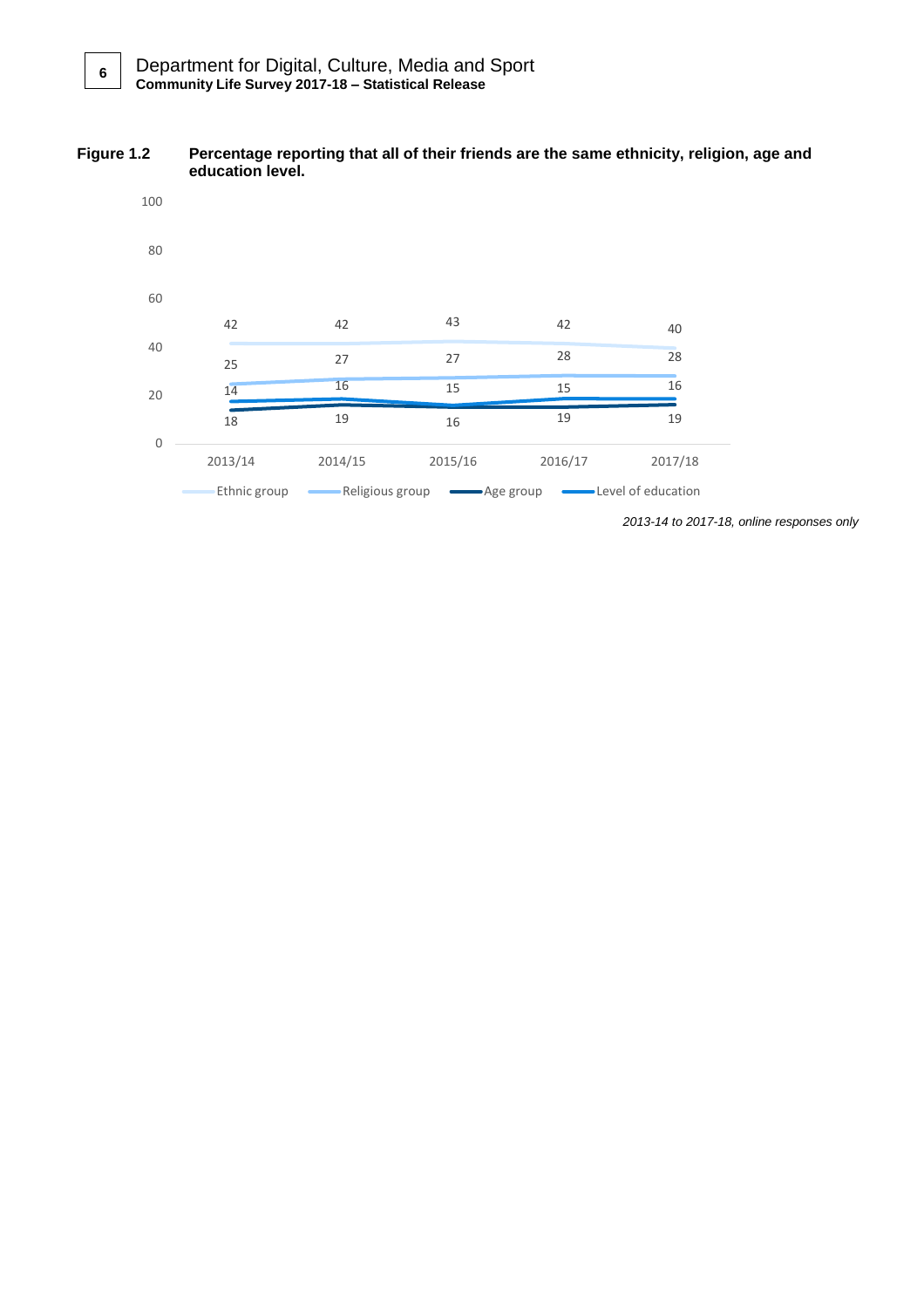# Chapter 2: Neighbourhood and Community

# **2.1 Neighbourhood**

In 2017-18, almost three quarters (73%) of people said they chat to their neighbours at least once a month, the same as in 2016-17. Older people were more likely to chat to their neighbours than younger people (86% for those aged 65 and over compared with 49% of 16-24 year olds) and White people were more likely to chat to their neighbours than Asian or Black people (74% compared with 67% and 62% respectively). This could be related to different demographic profiles between ethnic groups. Those living in rural areas were more likely to chat to neighbours than those in urban areas (78% compared with 71% respectively) and people in the least deprived areas were more likely to than those in the most deprived areas (76% compared with 69% respectively).

The proportion of people who agreed they borrow and exchange favours with their neighbours has fallen since 2013-14, with 37% agreeing in 2017-18 compared with 42% in 2013-14.

In 2017-18, 59% agreed that people in their neighbourhood pull together to improve the neighbourhood. This is similar to 2016-17 (57%).





*2013-14 to 2017-18, online and paper responses*

# **2.2 Community Cohesion**

The percentage of people agreeing that their area is a place where people from different backgrounds get along well together has remained fairly consistent since 2013-14, with 82% agreeing in 2017-18.

People without a long term limiting illness or disability were more likely to agree than those with (83% compared with 79% respectively). People aged 75 and older were also more likely to agree than those aged 16-24 (89% compared with 82% respectively). People living in the most deprived areas were less likely to agree, with 73% agreeing compared with 87% of those who live in the least deprived areas.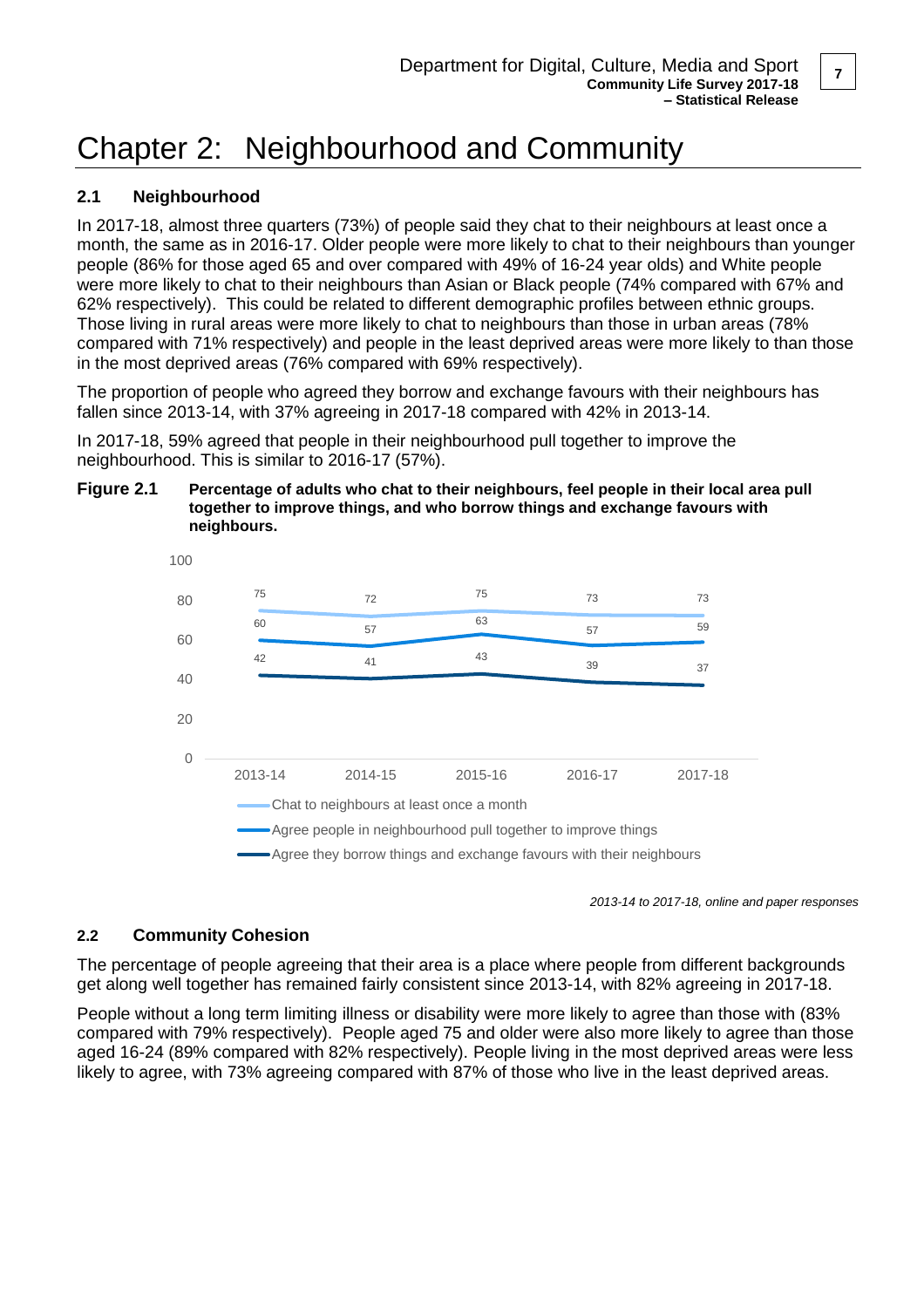#### **Figure 2.2 Percentage of people who agreed their local area is a place where people from different backgrounds get along well together**



*2017-18, online and paper responses (disability information from online responses only)*

There has been a gradual decline in the proportion of respondents who feel many of the people in their local area can be trusted, from 48% in 2013-14 to 41% in 2017-18. The proportion who said none of the people in their local area can be trusted has remained fairly consistent at 4% in both 2016-17 and 2017-18 and 3% in 2013-14 to 2015-16.





*2017-18, online and paper responses*

# **2.3 Neighbourhood Satisfaction**

In 2017-18, 77% of people said they were either fairly or very satisfied with their local area, a decrease since 2013-14, when 80% were satisfied. This decrease is largely seen in those reporting they are very satisfied, which has fallen from 36% in 2013-14 to 29% 2017-18.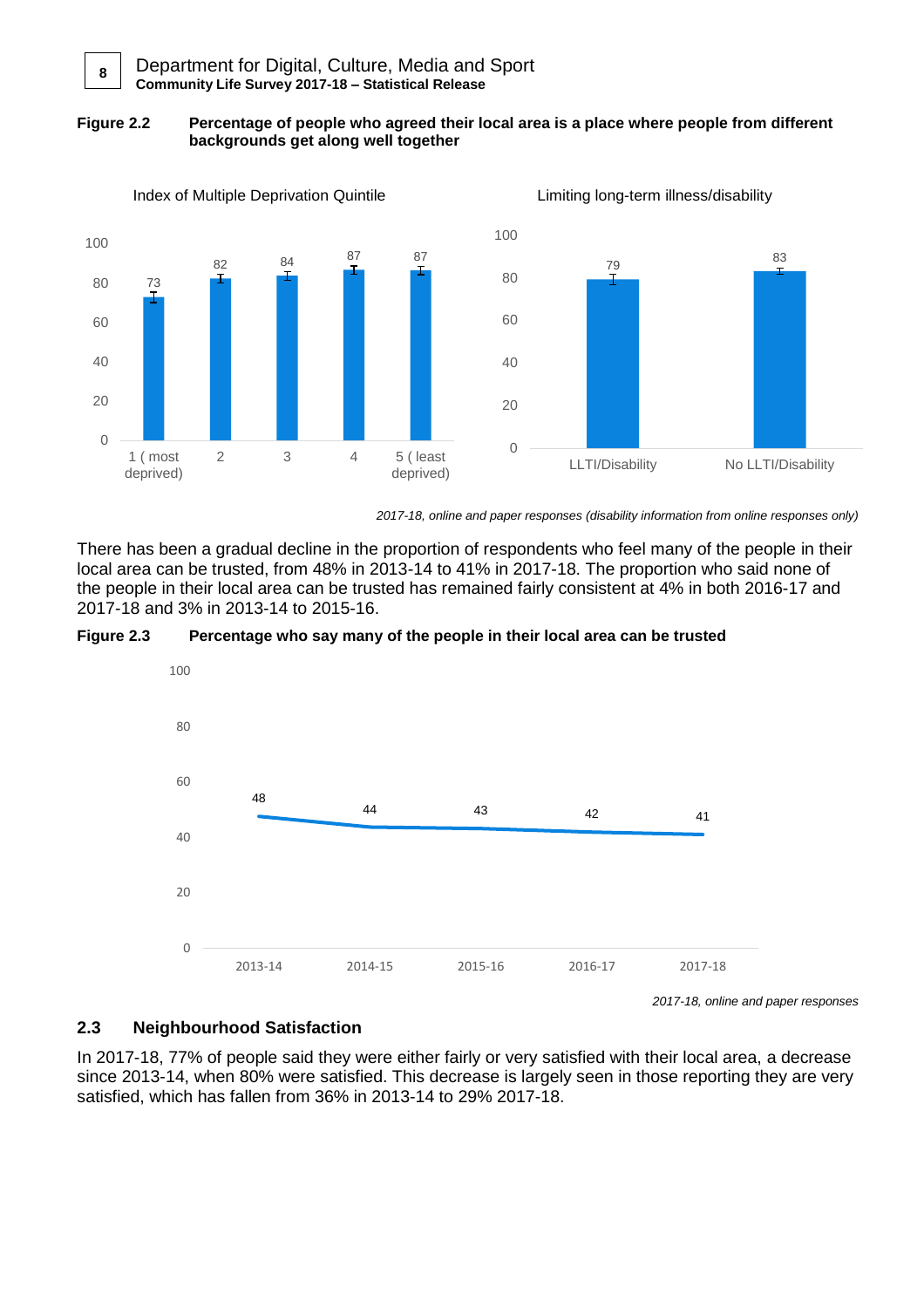

**Figure 2.4 Percentage of people who said they are satisfied with their local area**

The largest difference in area satisfaction was seen between IMD quintiles, with only 60% of those living in the most deprived areas reporting they were satisfied with their local area compared with 88% of those in the least deprived areas. There were also differences among age groups, which showed an increase in area satisfaction with age. Among 16-24 year olds, 69% said they were satisfied with their local area compared with 84% of those aged 65 or over. This is a consistent pattern seen over the last five years. There is likely to be overlap in these two characteristics, with younger people more likely to live in more deprived areas.

People with a limiting long term illness or disability were less likely to be satisfied with their local area than those without (72% compared with 79%).



**Figure 2.5 Percentage of people who are satisfied with their local area by age group**

*<sup>2017-18,</sup> online and paper responses*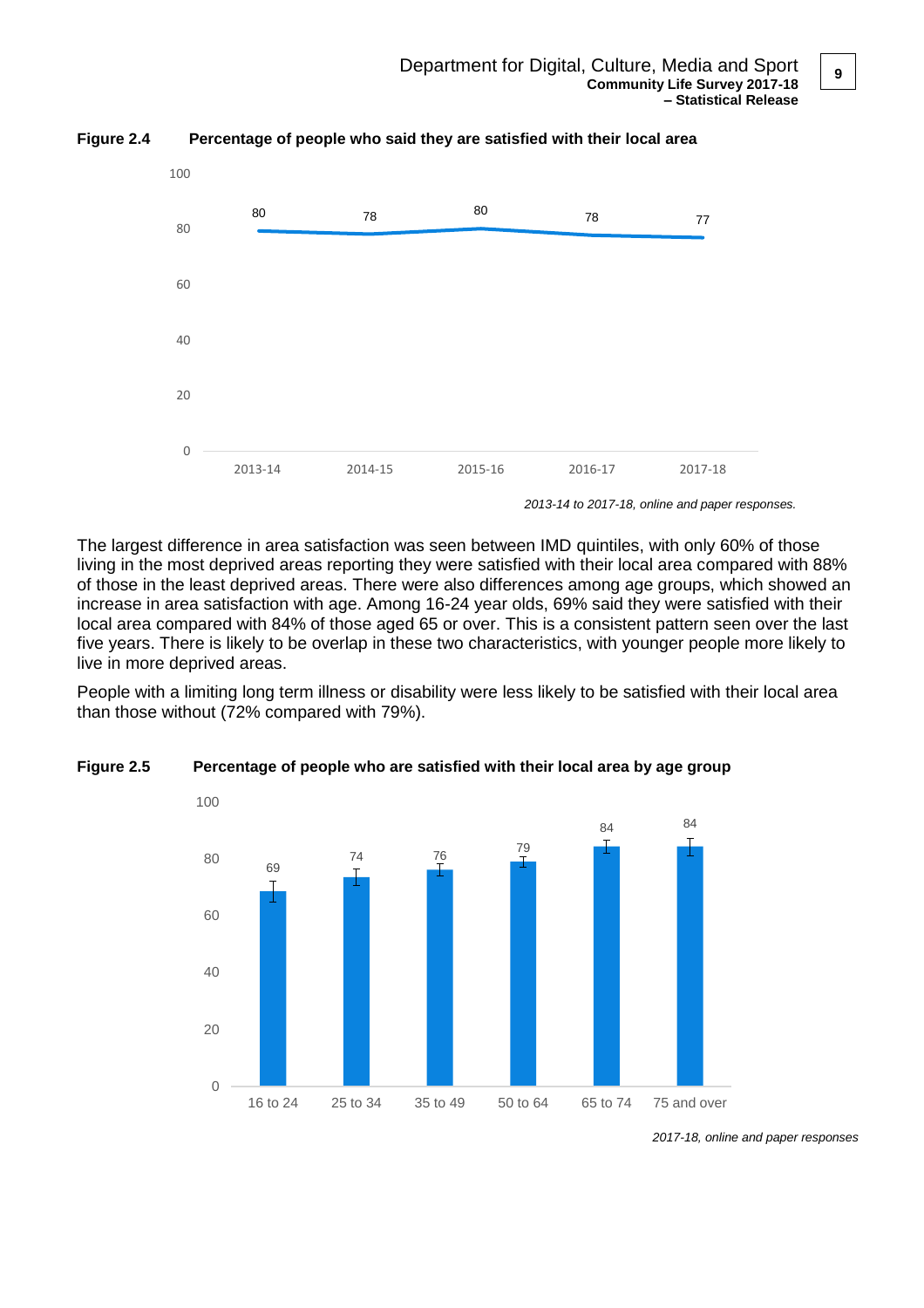**10**





*2016-17 to 2017-18, online and paper responses*

In 2017-18, the proportion who said their local area has got better in the last two years was similar to 2016-17 (14% in 2017-18 compared with 15% in 2016-17) but has increased since 2013-14 (12%). Conversely, there has also been a gradual increase in the proportion of people who feel their area has got worse to live in over the last two years, at 24% in 2017-18 compared with 22% in 2016-17 and 20% in 2013-14.





*2013-14 to 2017-18, online and paper responses*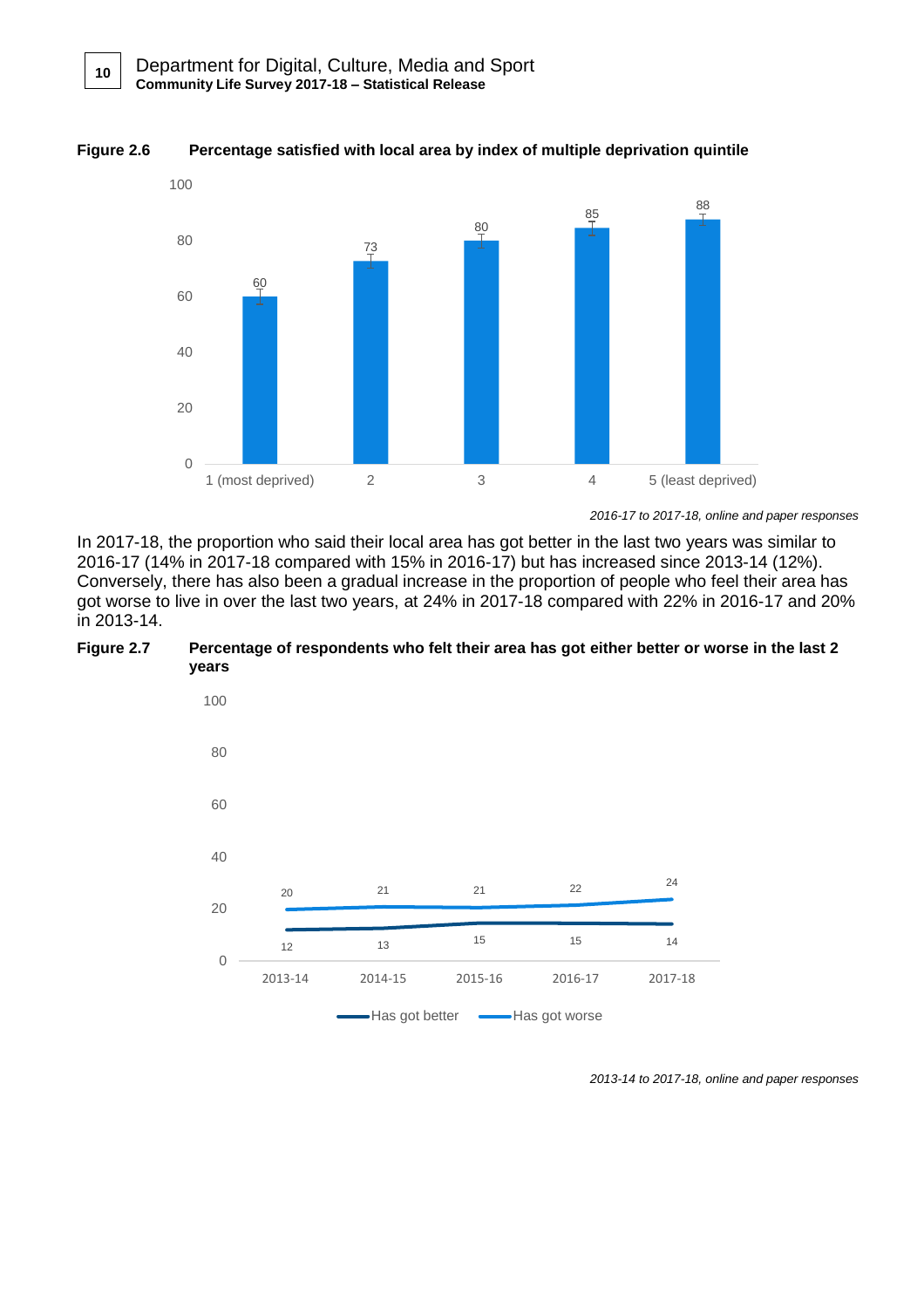# **2.2 Belonging to Neighbourhood and to Britain**

Belonging to Neighbourhood:

The proportion of people who feel they very strongly or fairly strongly belong to their local neighbourhood has stayed the same as in 2016-17 at 62%, however this has increased from 58% in 2013/14. As in 2016/17, feeling of belonging to neighbourhood was stronger in the older age groups than younger age groups, with only 52% of 25-34 year olds agreeing compared with 73% of those over 75, however the proportion of 16-24 year olds agreeing increased from 48% in 2016/17 to 55% in 2017/18.

People with a limiting long term illness or disability were less likely to feel they belonged very or fairly strongly to their local neighbourhood than those without (58% compared with 63%), as were people who lived in the most deprived areas compared with the least deprived areas (56% compared with 70%) and people living in urban areas compared with rural areas (61% compared with 68%).

Belonging to Britain:

Feeling of belonging to Britain has remained fairly consistent over the last five years, with 85% of people feeling they either very or fairly strongly belonged to Britain.

Again, younger people were less likely to feel they belonged to Britain, with 81% feeling they either strongly or fairly strongly belonged compared with 97% of those aged 75 or over.

People living in the most deprived areas were less likely to feel they belong to Britain than those living in the least deprived areas (81% compared with 89%) and people living in urban areas were less likely to agree than those living in rural areas (84% compared with 89%).





*2013-14 to 2017-18, Belonging to neighbourhood: online and paper responses, Belonging to Britain: Online responses only*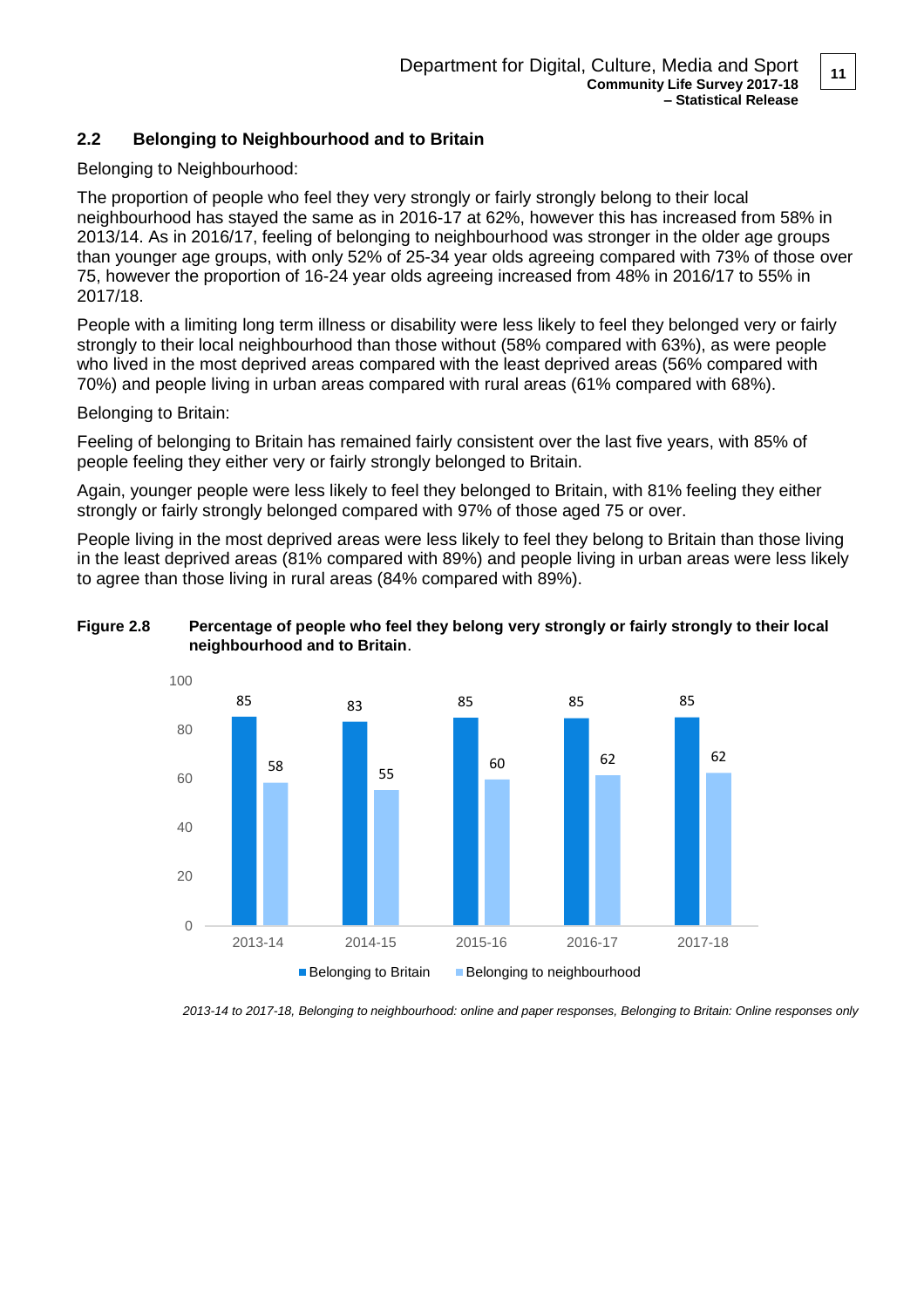

# Chapter 3: Civic Engagement

# **3.1 Civic Participation, Consultation and Activism**

|                            | <b>Civic participation:</b> Engagement in democratic processes, both in person and online,<br>including signing a petition or attending a public rally (does not<br>include voting). |
|----------------------------|--------------------------------------------------------------------------------------------------------------------------------------------------------------------------------------|
| <b>Civic consultation:</b> | Taking part in consultations about local service, both in person and<br>online.                                                                                                      |
| Civic activism:            | Involvement in decision-making about local services, both in person<br>and online.                                                                                                   |

## Civic Participation:

As in previous years, the most common form of civic engagement was civic *participation*, with 38% having undertaken some form of civic participation at least once in the last year. This is a decrease from 2016-17 when 41% took part but greater than 2014-15 and 2015-16. White people were more likely to have taken part than Asian people (39% compared with 31%) and people with a limiting long term illness or disability were more likely to have taken part than those without (46% compared with 38%). Those from the most deprived areas were less likely to have taken part than those from the least deprived areas (31% compared with 42%).

## Civic Consultation:

In 2017-18, 18% of people undertook some form of civic *consultation*, the same as 2016-17 and similar to previous years. Those living in rural areas were more likely to have taken part than those living in urban areas (26% compared with 17%). White people were more likely to have taken part than Asian people (19% compared with 13%) and those in the most deprived areas were less likely to have taken part in consultation than those in the least deprived areas (13% compared with 22% respectively).

### Civic Activism:

The rate of civic *activism* also remained the same as in 2016-17, with 8% engaging in civic activism at least once in the last year. Black people were more likely to have taken part than White people (12% compared with 7%). Those living in rural areas were more likely to have taken part than those living in urban areas (11% compared with 7%).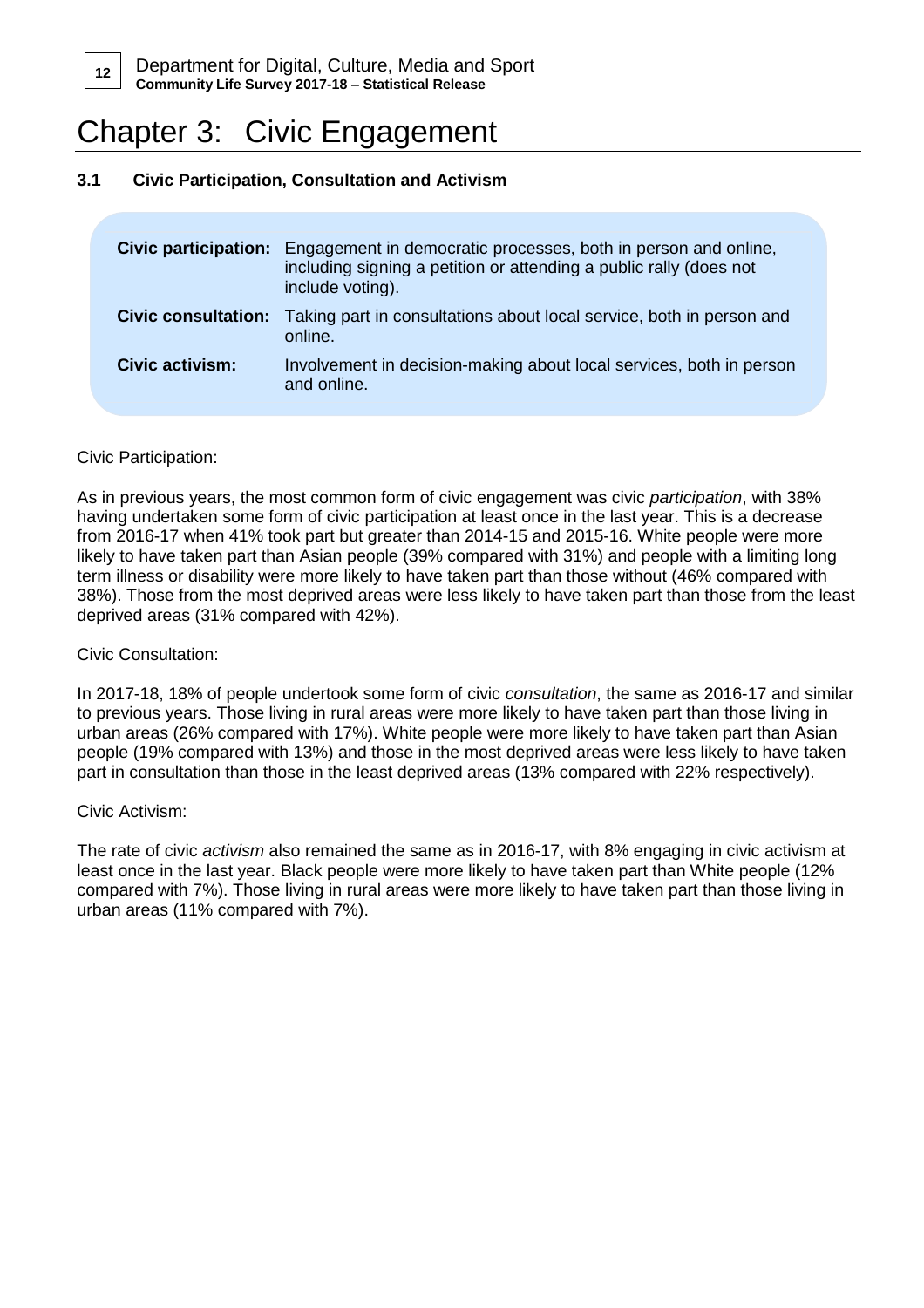

**Figure 3.1 Percentage taking part in civic engagement activities at least once in the last year**

*2013-14 to 2017-18, online and paper responses*

# **3.2 Local Decision Making**

In 2017-18, 26% of respondents agreed that they are able to influence decisions affecting their local area. This has remained fairly consistent since 2013-14.

White people were less likely to agree they can influence local decisions than other ethnic groups. Only 24% of White people agreed compared with 34% of Asian people, 43% of Black people, 34% of people with Mixed ethnicity and 40% from other ethnic groups. People with a limiting long term illness or disability were less likely to agree than those without (22% compared with 27%).





*<sup>2017-18,</sup> online and paper respondents*

In 2017-18, 57% of people felt it was important to be able to influence local decisions. This is similar to 2016-17 but lower than 2013-14 when 62% felt it was important. People aged between 35 and 64 were more likely to feel it is important to influence local decisions than those aged 16-34 or aged 75 and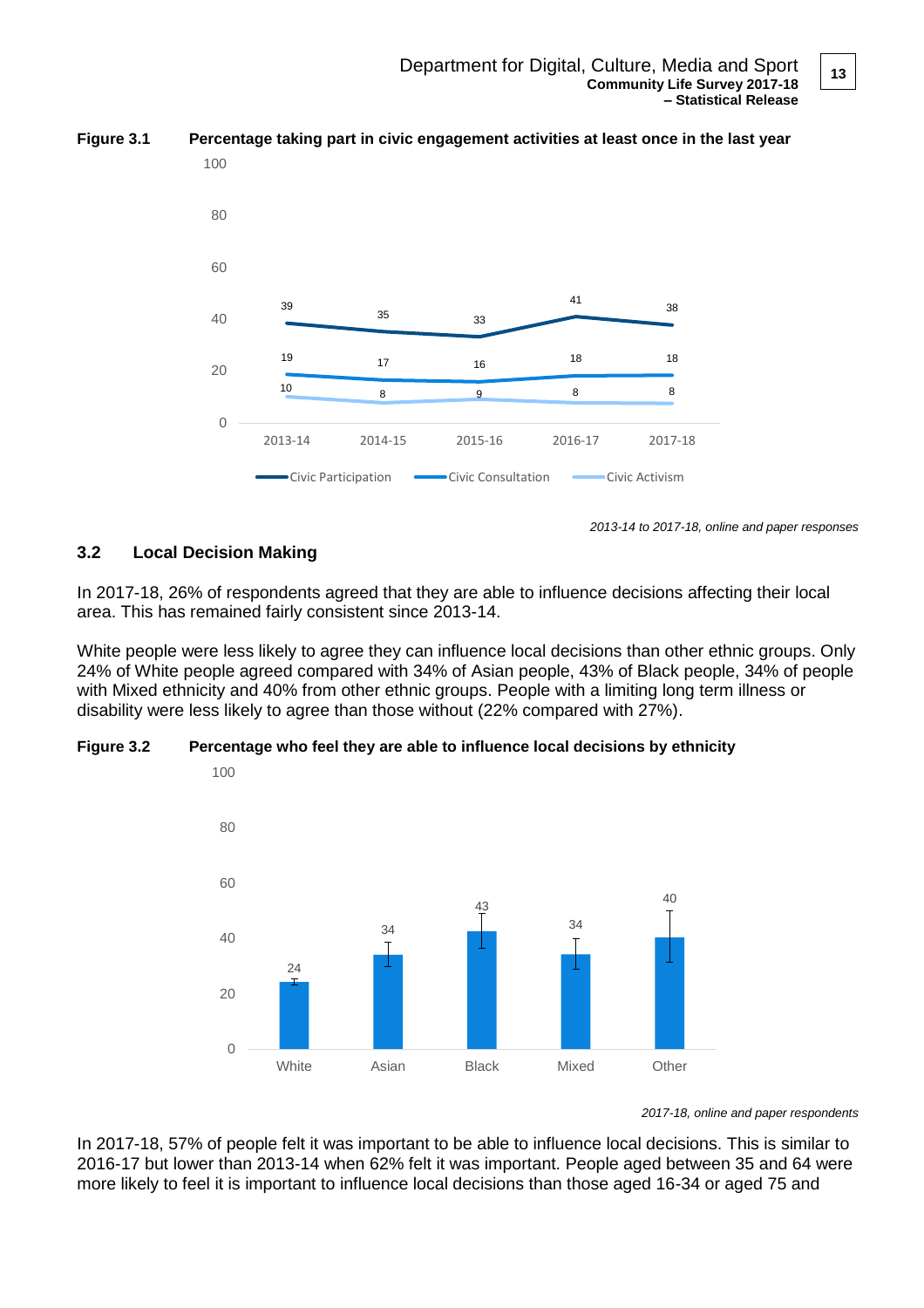Department for Digital, Culture, Media and Sport **Community Life Survey 2017-18 – Statistical Release 14**

over. People living in the most deprived areas were less likely to agree it is important to be able to influence local decisions than those living in the least deprived areas (51% compared with 64%).

#### **Figure 3.3 Percentage agreeing they are able to influence decisions affecting their local area and the percentage agreeing it is important to be able to influence local decisions.**



*2013-14 to 2017-18, online and paper estimates*

Over half of respondents (54%) said they would like to be more involved in the decisions their local council make which affect their local area.

## **Figure 3.4 Percentage of people who would like to be more involves in decisions their local council make which affect their local area<sup>1</sup>**



*<sup>2013-14</sup> to 2017-18, online and paper response*

<sup>1</sup> During the 2016-17 collection year, there was a minor change to the question instructions for this measure which may have affected the overall responses.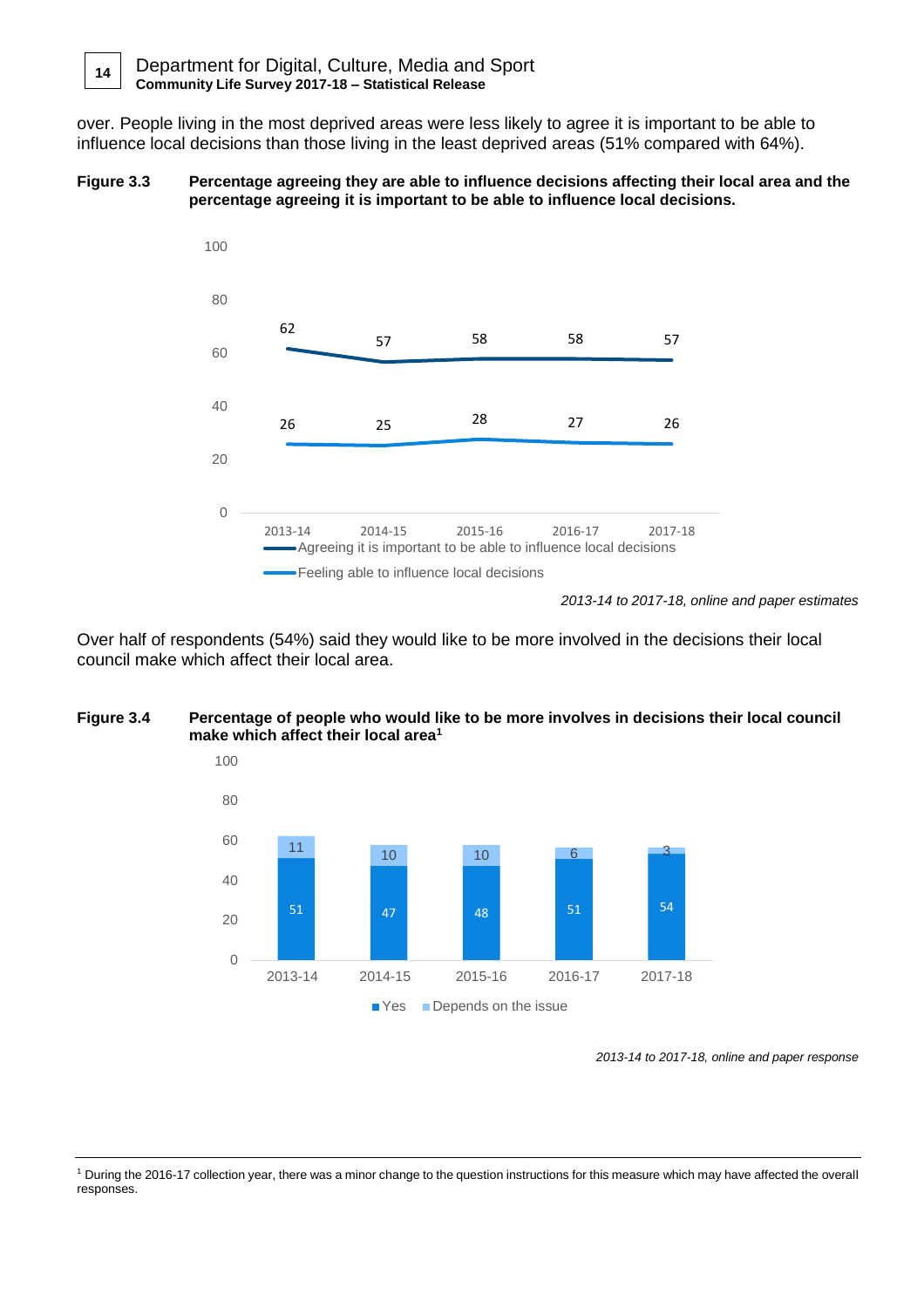# Chapter 4: Volunteering and Charitable Giving

The Community Life Survey collects information about formal volunteering and informal volunteering.

| <b>Formal volunteering:</b> | Giving unpaid help through clubs or organisations                       |
|-----------------------------|-------------------------------------------------------------------------|
| Informal volunteering:      | Giving unpaid help as an individual to people who are<br>not a relative |

## **4.1 Formal Volunteering**

The percentage of people taking part in formal volunteering at least once a month has remained the same as in 2016-17 at 22%, but is lower than in 2013-14 (27%).

In 2017-18, 38% of people volunteered formally at least once in the last year, a similar rate to 2016-17 but again lower than in 2013-14 (45%).

### **Figure 4.1 Percentage taking part in formal volunteering once a year and once a month.**



*2013-14 to 2017-18, online and paper responses*

As in previous years, 25-34 year olds had the lowest rates of regular formal volunteering at 15%. Those aged 65-74 had the highest rates of regular formal volunteering, at 29%.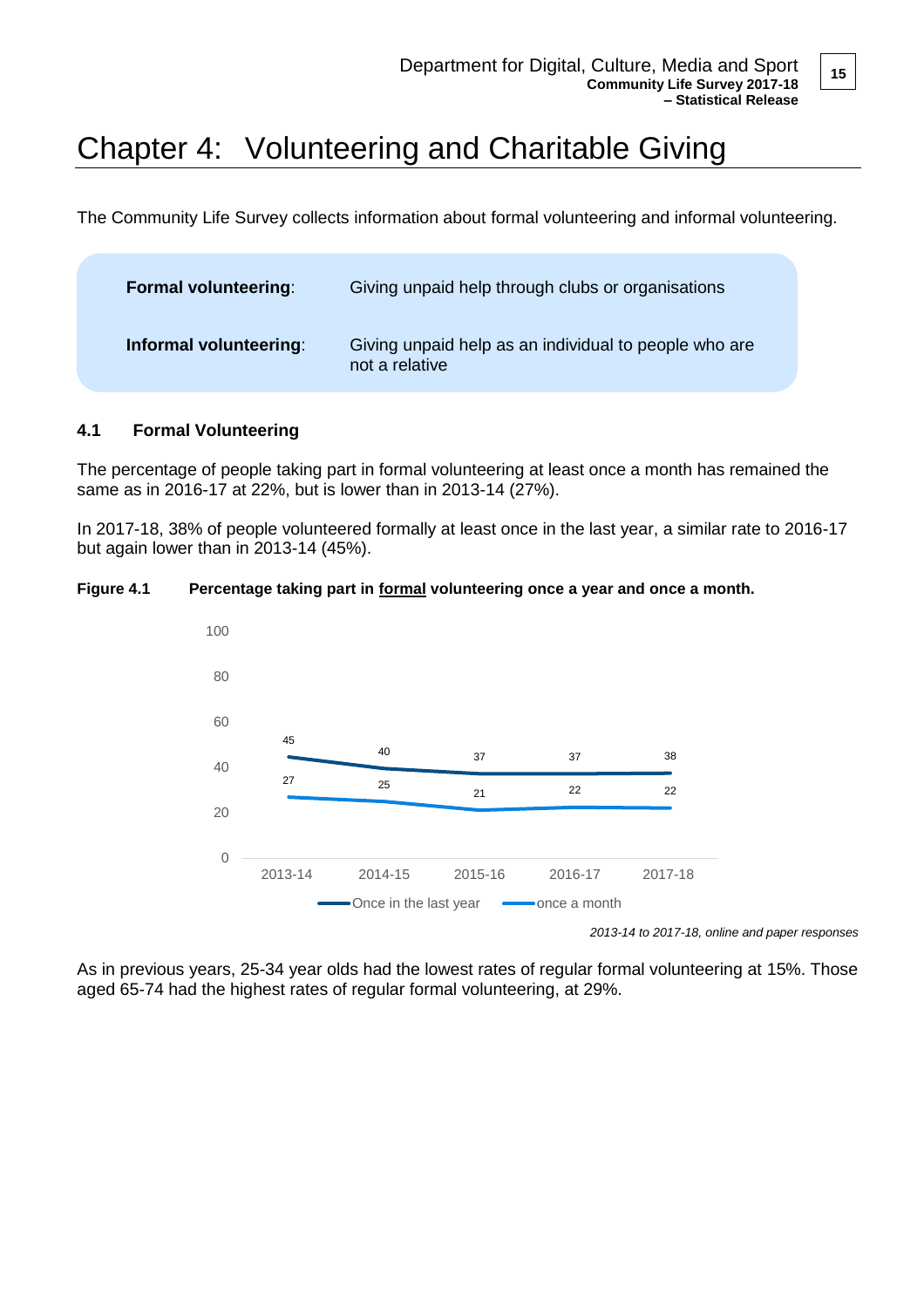



*<sup>2017-18,</sup> online and paper responses*

Those who are economically inactive were more likely to volunteer regularly (29%) than those in employment (22%) and those who are unemployed (19%). People living in rural areas were more likely to volunteer regularly than those living in urban areas (29% compared with 21%).

# **4.2 Informal Volunteering**

**16**

The percentage of people who took part in informal volunteering (giving unpaid help as an individual to people who are not a relative) at least once a month remained the same as in 2016-17 at 27% but lower than in 2013-14 (31%).

The percentage of people who took part in informal volunteering at least once a year was similar to 2016-17 at 53% (compared with 52% in 2016-17) but lower than in 2013-14 (58%).

### **Figure 4.3 Percentage taking part in informal volunteering at least once in the last year and at least once a month**



*2013-14 to 2017-18, online and paper responses*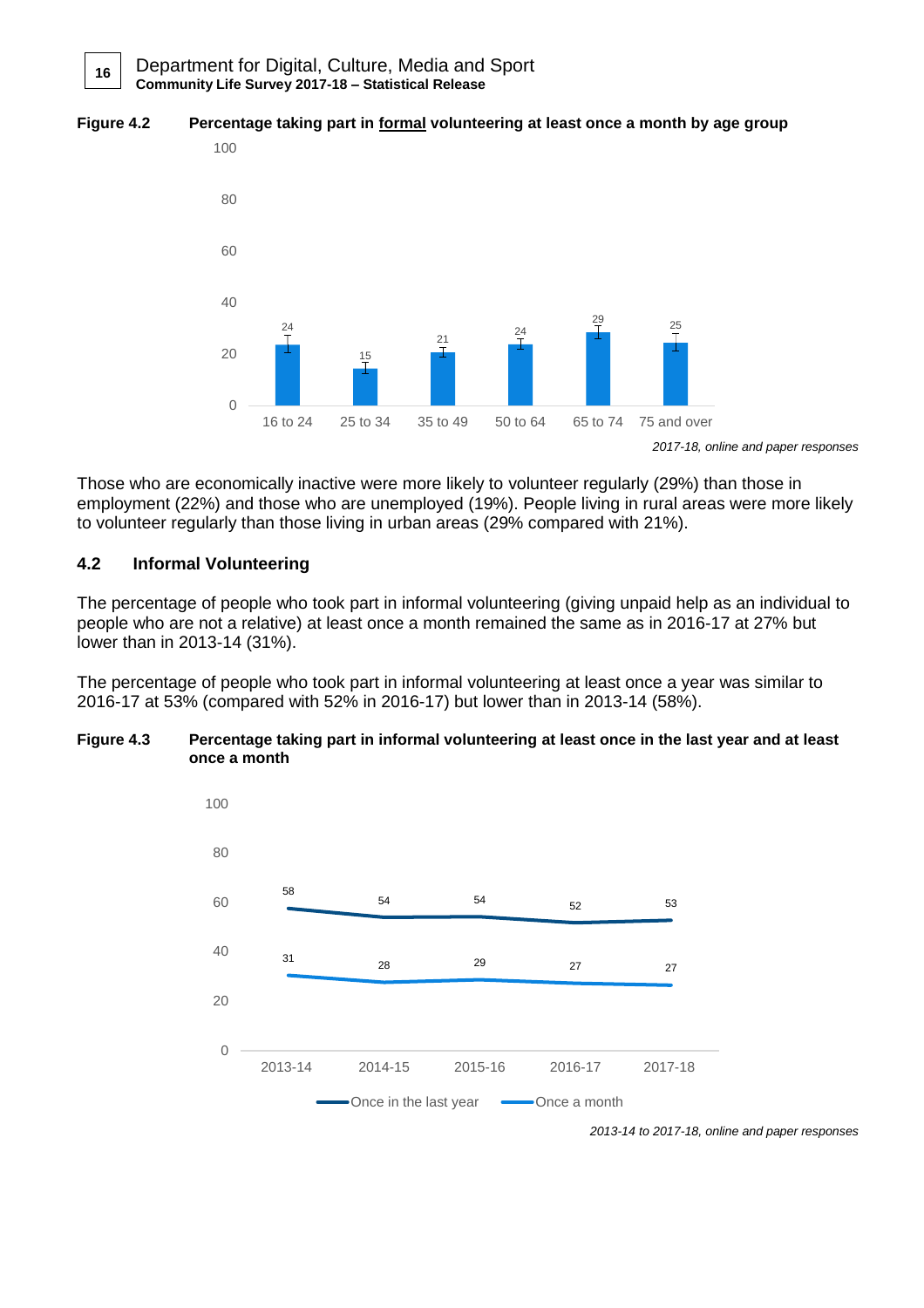Those aged 65 and over were more likely to have volunteered informally (34%) than those aged between 25 and 64. 16-24 year olds were also more likely to have taken part in regular informal volunteering than those aged 35-49 (28% compared with 22%).

People with a limiting long term illness or disability were more likely to have taken part in regular informal volunteering than those without (34% compared with 26%).

# **4.3 Any Volunteering**

In 2017-18, 38% of people had volunteered either formally or informally at least once a month. This is a similar rate to 2016-17 (39%), but has gradually decreased since 2013-14, when 44% took part in some form of volunteering at least once a month.

Nearly two thirds (64%) of people took part in either formal or informal volunteering in the last year, similar to 2016-17 (63%) but again, there has been a gradual decrease since 2013-14 (70%).



## **Figure 4.4 Percentage taking part in any formal or informal volunteering in the last year**

*2013-14 to 2017-18, online and paper responses*

Woman were more likely than men to have taken part in some form of volunteering at least once a month (41% compared with 36%).

People with a limiting long term illness or disability were more likely to have done some form of volunteering at least once a month than those without (44% compared with 39%).

People living in the most deprived area were less likely to have taken part in some form of volunteering at least once a month than those from the least deprived areas (33% compared with 44%).

## **4.4 Reasons for volunteering**

The most common reason given for taking part in formal volunteering was 'I wanted to improve things/ help people', with almost half of people who volunteered citing this as a reason (46%). 'The cause was really important to me' was the next most common reason (31%) and a quarter of people (25%) said 'I wanted to meet people/ make friends' or 'I had spare time to do it'.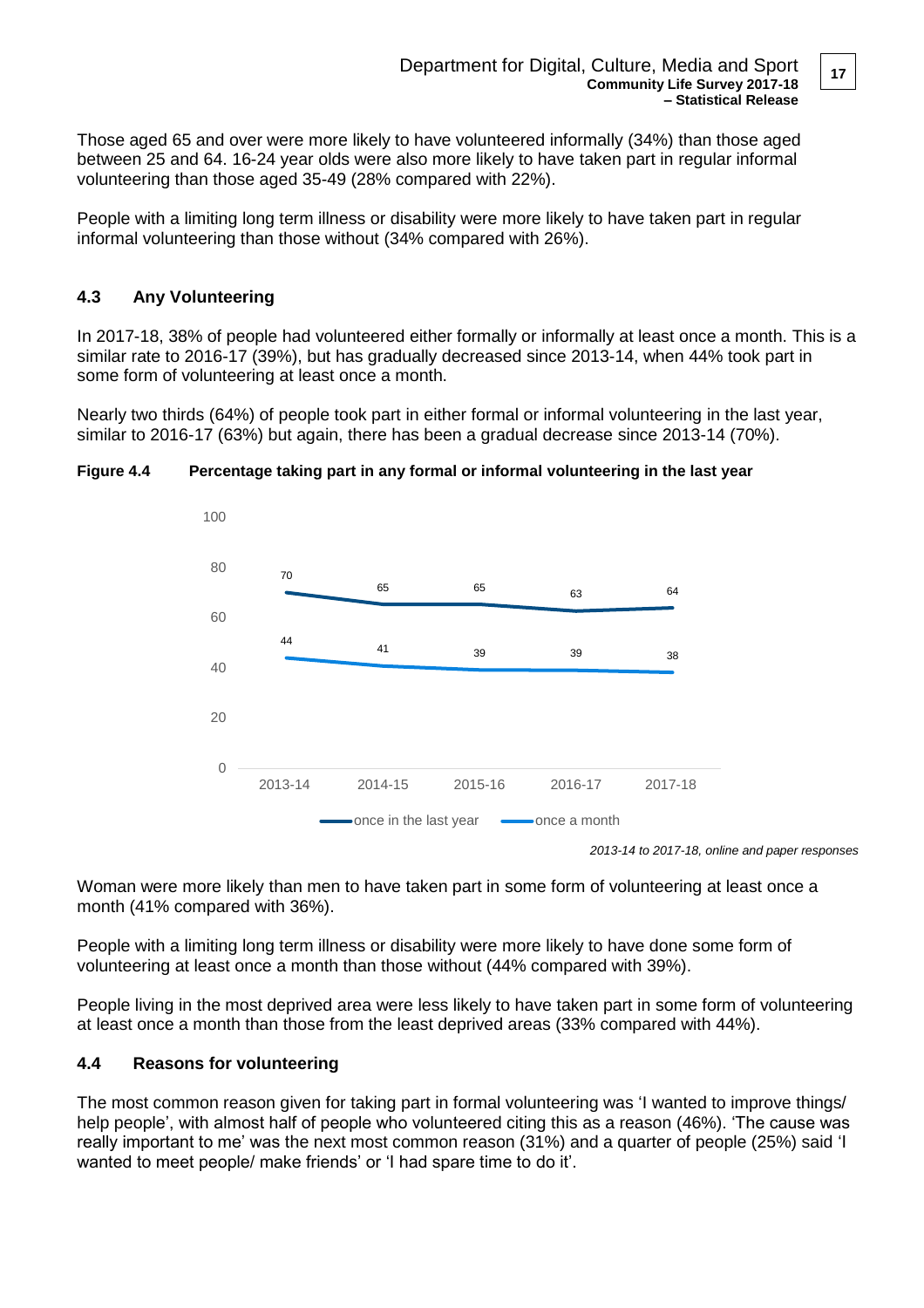#### **Figure 4.5 Percentage who gave the following as reasons for starting volunteering among those who volunteered formally**



## **4.5 Barriers to Volunteering**

People who did not take part in formal volunteering at least once a month were asked about barriers to volunteering. Having work commitments was the biggest barrier to volunteering or to volunteering more frequently, with over half (51%) citing this as a reason. 37% said they had other things to do in their spare time, and 26% had to look after children/ the home.

#### **Figure 4.5 Percentage selecting each of the following as barriers to volunteering with groups, or not volunteering more regularly (those who do not volunteer formally at least once a month only)**



*<sup>2017-18,</sup> online and paper responses*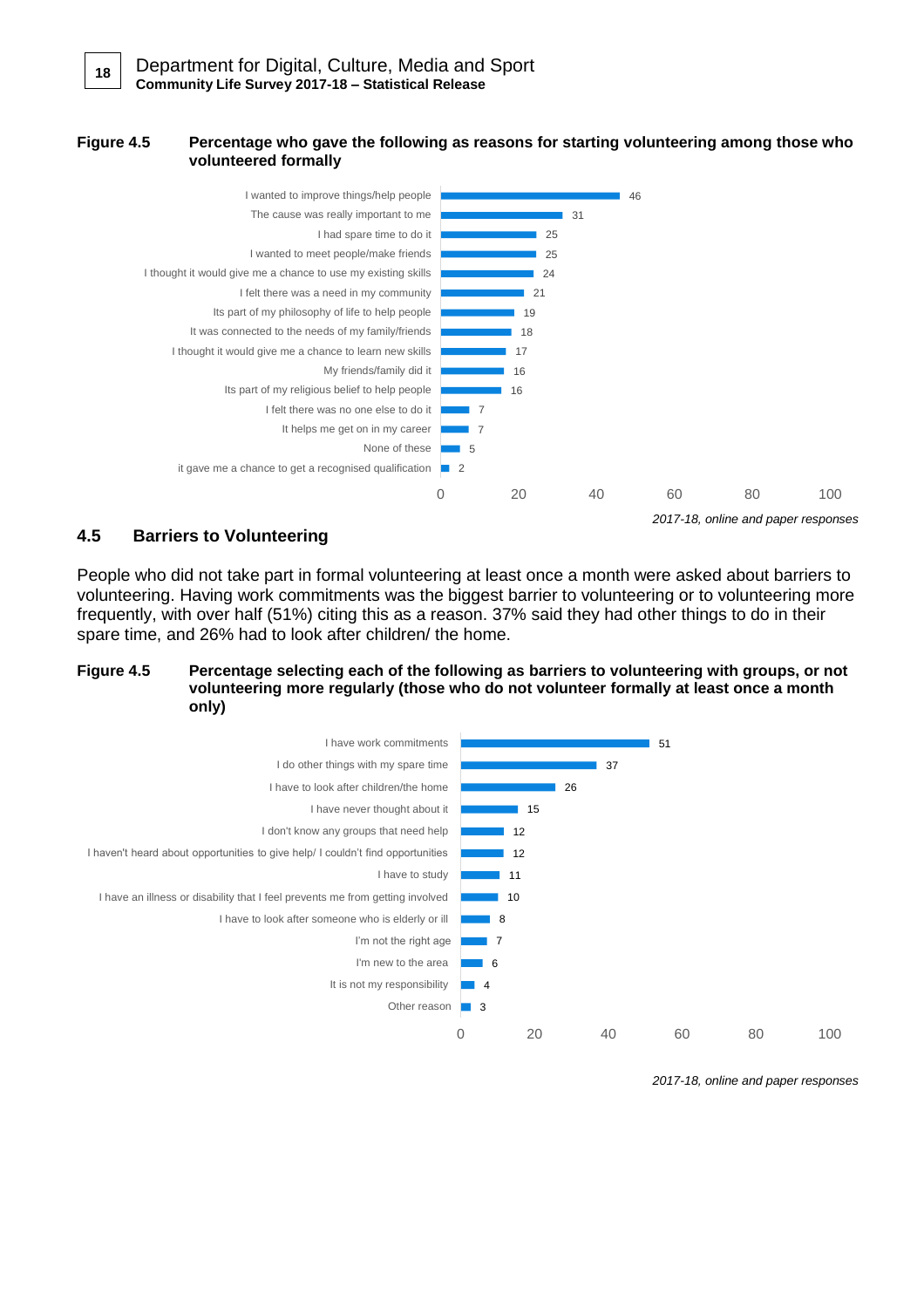## **4.6 Charitable Giving**

Three quarters of respondents (75%) said they had given money to charitable causes in the last 4 weeks, the same as in 2016-17 but lower than 2013-14 when 82% had given to charitable causes.

### **Figure 4.7 Percentage of people who gave money to charitable causes in the 4 weeks before completing the survey**



*2013-14 to 2017-18, online and paper responses*

Women were more likely to have given to charity than men (79% compared with 70%); this pattern has remained consistent since 2013-14. Older people were more likely to have given to charity than younger people, with 83% of over 75s donating in the last four weeks compared with 57% of 16-24 year olds. People living in the most deprived areas were less likely to have given to charity in the past four weeks than those living in the least deprived areas (67% compared with 80%).

The mean amount given in the four weeks prior to completing the survey (excluding those who donated more than £300) remained the same as 2016-17, 2015-16 and 2013-14, at £22, with 13% donating more than £50.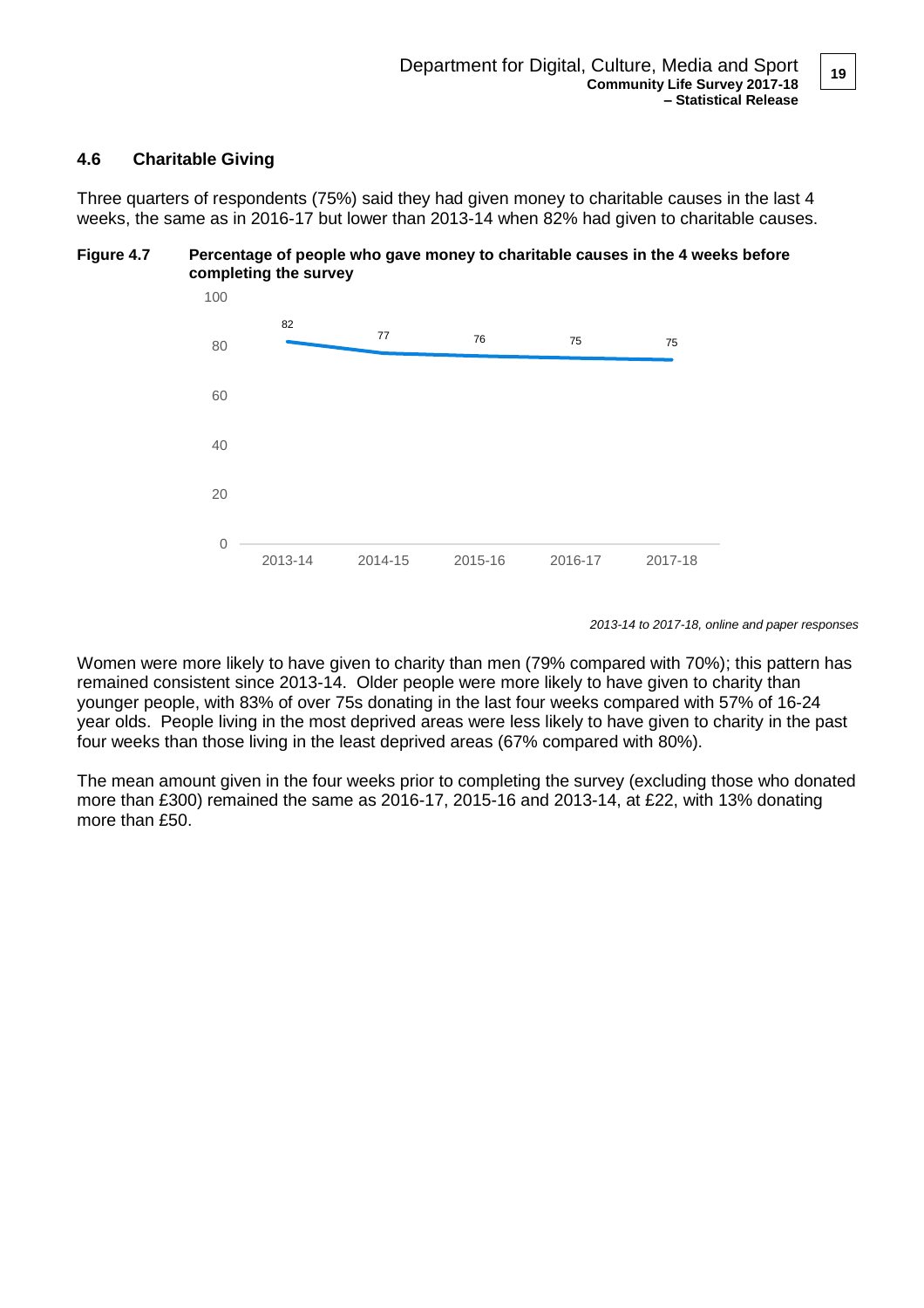# Chapter 5: Social Action

Social action is about being involved with issues affecting the local area by doing things like:

- setting up a new service/amenity
- stopping the closure of a service/amenity
- stopping something happening in the local area
- running a local service on a voluntary basis
- helping to organise a street party or community event

In 2017-18, 15% of people had been involved in social action in their local area at least once in the last year, similar to 2016-17 (16%). The overall rate of social action has decreased slightly since 2013-14 when 19% were involved.

People living in rural areas were more likely to have been involved, with 22% having done so in the last year compared with 13% of those living in urban areas.

People living in the most deprived areas were less likely to have been involved in social action, with 10% being involved compared with 20% in the least deprived areas.

### **Figure 5.1 Percentage of people getting involved in social action at least once in the last year.**



*<sup>2013-14</sup> to 2017-18, online and paper responses*

In 2017-18, 38% of people were aware of other people getting involved in social action in the last year. Older people were more likely to have been aware than younger people (50% of those aged 75 or over compared with 28% of 16-24 year olds). People living in rural areas were more likely to have been aware than those in urban areas (53% compared with 34%) and those in the most deprived areas were less likely to be aware than those in the least deprived areas (26% compared with 49%).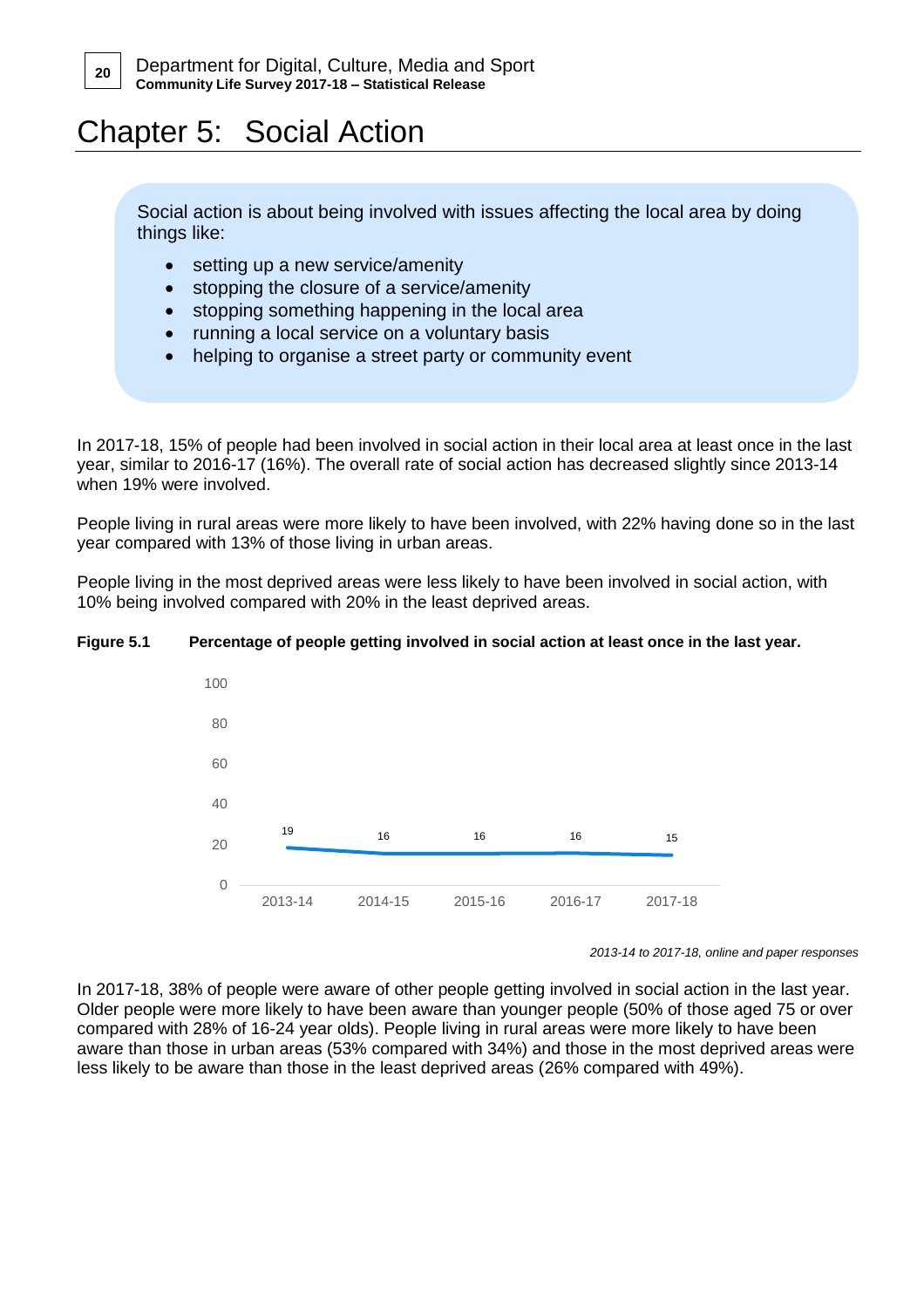# Chapter 6: Wellbeing and Loneliness

# **6.1 Wellbeing**

Average ratings across the four measures of personal well-being in 2017-18 were:

- 7.1 out of 10 for life satisfaction
- 7.1 out of 10 for happiness yesterday
- 3.4 out of 10 for anxiety yesterday
- 7.3 out of 10 for feeling that what you do in life is worthwhile

There was no overall change in the average ratings of life satisfaction, happiness, worthwhile and anxiety between 2016-17 and 2017-18.











Anxiety *Anxiety Eeeling that what you do with life is worthwhile* 



*<sup>2013-14</sup> to 2017-18, online and paper responses*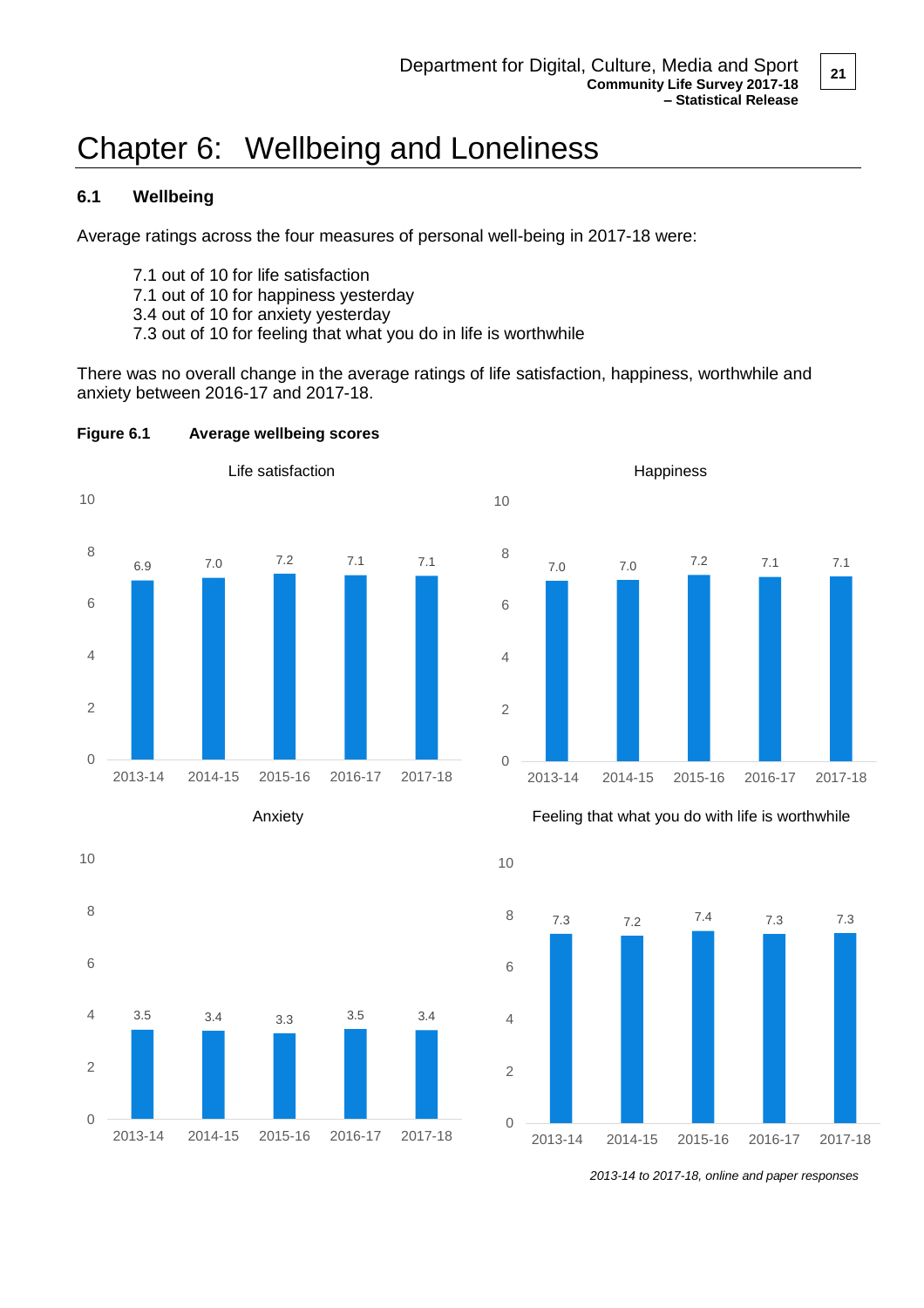**22**

# **6.2 Loneliness**

Overall, 6% of respondents said they feel lonely 'often or always' and 23% said they never feel lonely. In 2016-17, 5% said they often/always feel lonely however this change is not statistically significant.



## **Figure 6.2: Frequency of loneliness (percentages)**

The most notable difference in loneliness was between those with a limiting long term illness or disability and those without. Those with a limiting long term illness or disability were more likely to say they feel lonely 'often or always' than those without (13% compared with 3%). In addition, 16% of people with a limiting long term illness or disability said they 'never' felt lonely compared with 24% of people without.





*2017-18, online responses only*

Men were more likely to say they 'never' felt lonely than women (27% compared with 20%).

*<sup>2017-18,</sup> online and paper responses*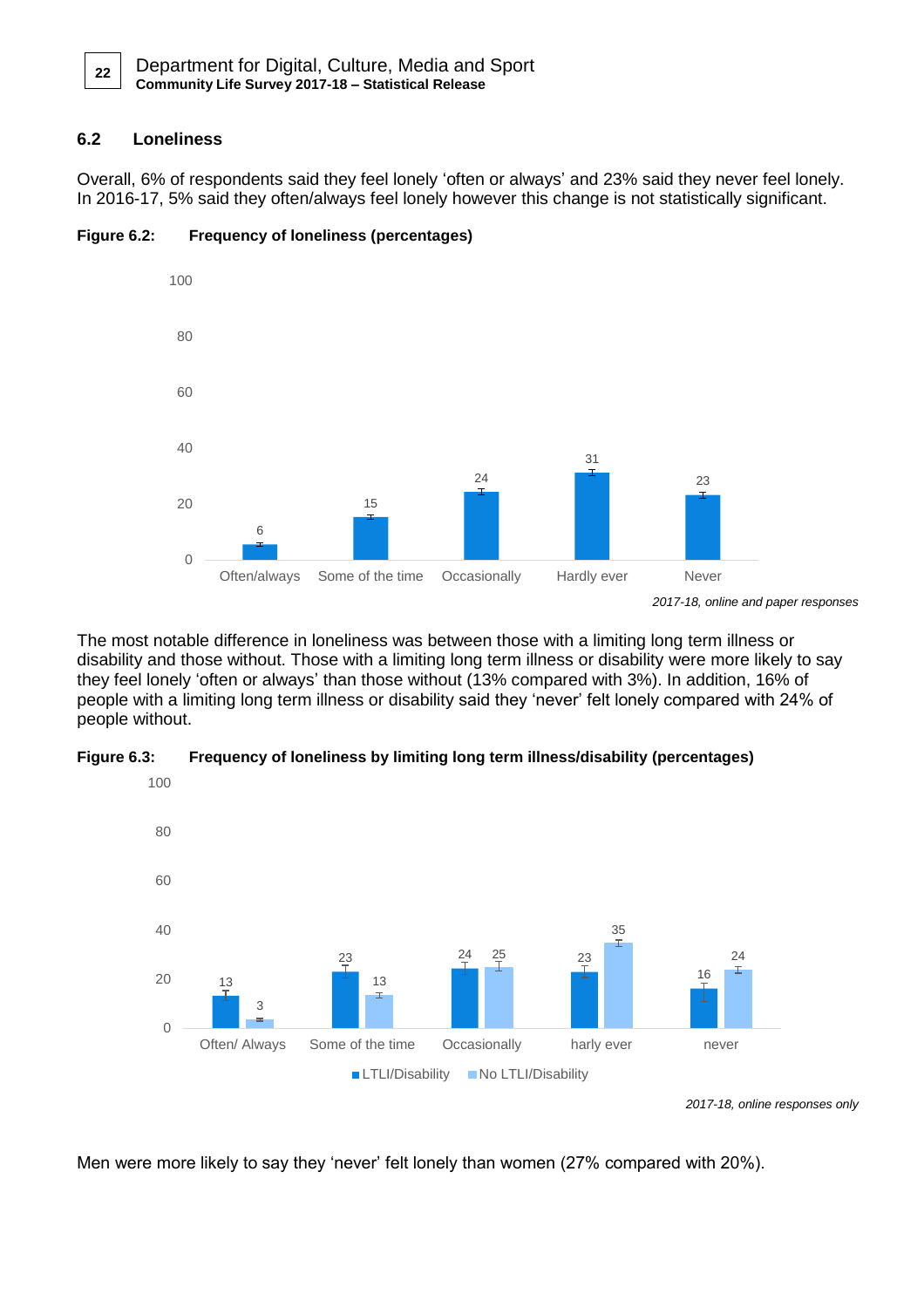#### Department for Digital, Culture, Media and Sport **Community Life Survey 2017-18 – Statistical Release**

People aged 16-24 and 25-34 were more likely to say they felt lonely always or often (both 8%) than those aged 65-74 and aged 75 and over (both 3%). These younger age groups were also less likely to say they 'never' felt lonely than those aged 35 and over.



### **Figure 6.4 Frequency of loneliness by age group (percentages):**

White people were more likely to say they 'never' felt lonely than Asian or Black people, with 24% of saying they never feel lonely compared with 17% of Asian people and 15% of Black people.

People living in urban areas were more likely to feel lonely 'often or always' than those living in rural areas (6% compared with 3%). People living in the most deprived areas were more likely to feel lonely often or always than those in the least deprived areas (8% compared with 4%).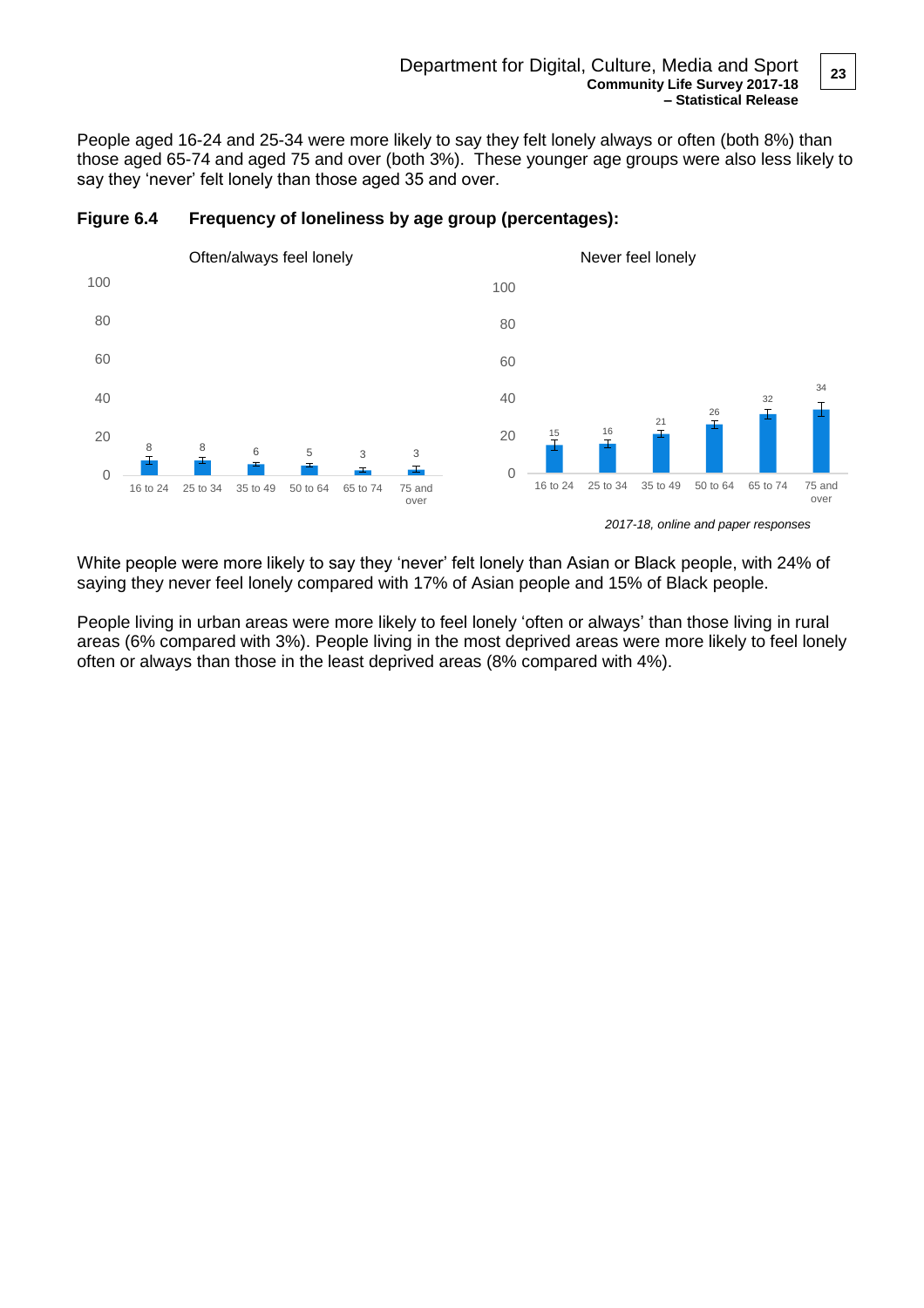# Annex A: Background

1. Following the move of the Office for Civil Society from the Cabinet Office to the Department for Digital, Culture, Media and Sport (DCMS) in the summer of 2016, the Community Life Survey is now commissioned by DCMS. The fieldwork is conducted by Kantar Public (formerly TNS-BMRB). It is an annual household survey, conducted via self-completion questionnaire.

This release is based on self-completion online/paper questionnaires, completed between April 2013 and March 2018. The exact total sample size for the 2017-18 period was 10,217. Sample sizes for each breakdown can be found in the accompanying tables. All households sampled were invited to complete the survey online with the option to request a paper version. A targeted sample were also sent two paper questionnaires in their second reminder letter. In 2017-18, 2,659 people (26%) completed paper version of the questionnaire and 7,558 (74%) completed the survey online. Due to space limitations in the paper questionnaire booklet, not all questions from the online survey are included in the paper version. This includes information about limiting long term illness/disability and employment status.

- 2. Stringent quality assurance procedures have been adopted for this statistical release. All data and analysis has been checked and verified by at least two different members of the DCMS team to ensure the highest level of quality. Descriptive statistics have been calculated using complex samples analysis. Upper and lower estimates may vary slightly from analysis using other methodology or different software packages.
- 3. Differences between groups have only been reported on in the text of this report where they are statistically significant at the 95% level. This means that we can be confident that the differences seen in our sampled respondents are reflective of the population. Specifically, the statistical tests used mean we can be confident that if we carried out the same survey on different random samples of the population, 95 times out of 100 we would get similar findings. When sample sizes are smaller we can be less confident in our estimates so differences need to be greater to be considered statistically significant.
- 4. The upper and lower bounds presented in this report have been calculated using a 95% confidence interval. This means that had the sample been conducted 100 times, creating 100 confidence intervals, then 95 of these intervals would contain the true value. When the sample size is smaller, as is the case for certain groups, the confidence intervals are wider as we can be less certain that the individuals in the sample are representative of the population. This means that it is more difficult to draw inferences from the results.

Related publications:

- 5. Further analysis into patterns that impact on loneliness, using the data collected in the 2016-17 Community Life Survey, was published by the Office of National Statistics (ONS) and is available [on the ONS website](https://www.ons.gov.uk/peoplepopulationandcommunity/wellbeing/articles/lonelinesswhatcharacteristicsandcircumstancesareassociatedwithfeelinglonely/2018-04-10) and is also published alongside the [ONS well-being measures.](https://www.ons.gov.uk/peoplepopulationandcommunity/wellbeing/articles/measuresofnationalwellbeingdashboard/2018-04-25)
- 6. Information about volunteering is also collected in the Department for Digital, Media, Culture and Sport's Taking Part Survey. This asks about volunteering in a different way to CLS so estimates can vary. CLS should be used for headline measures of volunteering, while Taking Part can be used to understand volunteering in the DCMS sectors. More information can be found on the taking [part statistical release page.](https://www.gov.uk/government/collections/sat--2)
- 7. The responsible statistician for this release is Rosanna White. For enquiries on this release, please contact Rosanna at [evidence@culture.gov.uk.](mailto:evidence@culture.gov.uk)